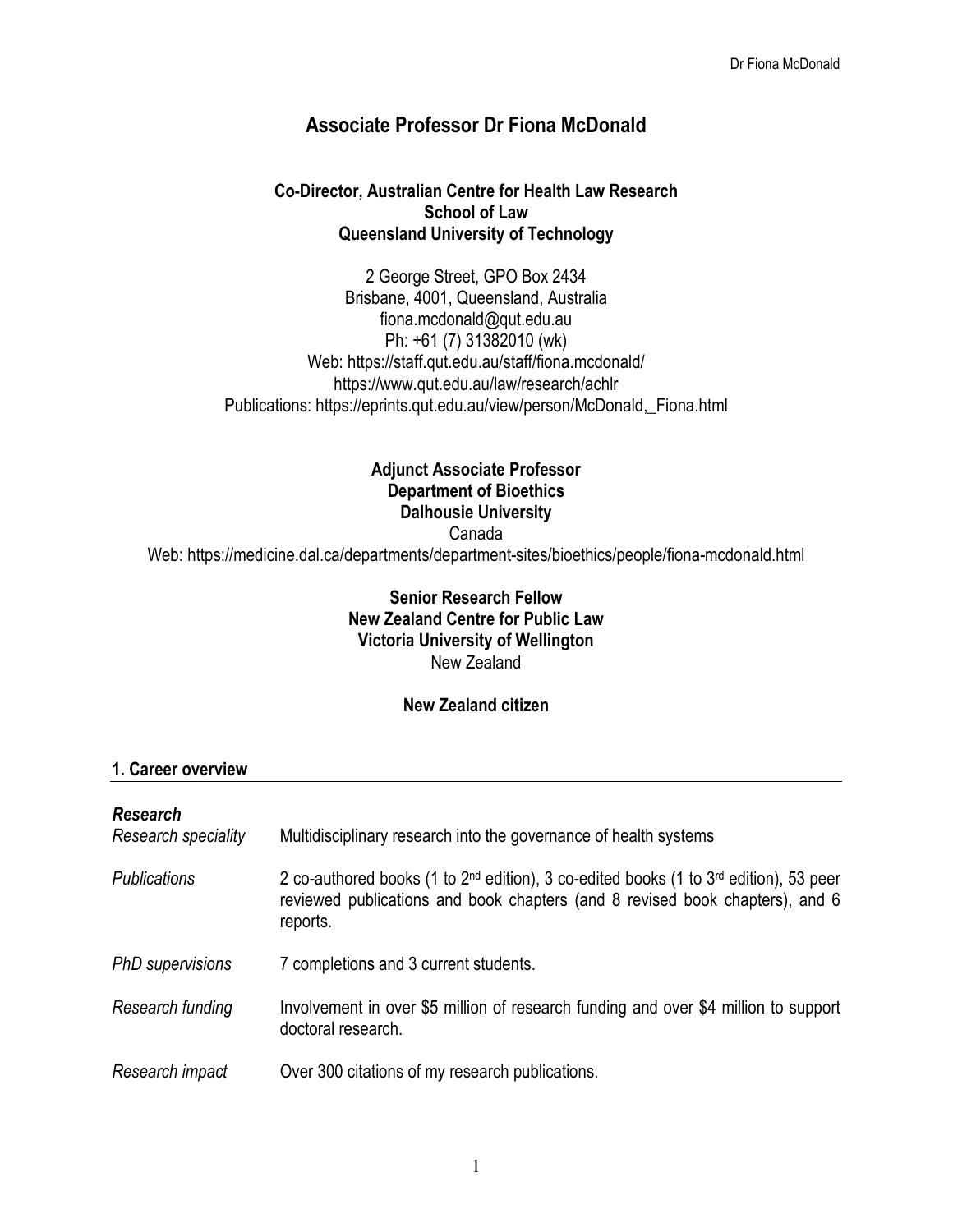- *International Profile* Adjunct Associate Professor, Department of Bioethics, Dalhousie University, Canada
	- Senior Research Fellow, New Zealand Centre for Public Law, Victoria University of Wellington, New Zealand
	- Member, Technoscience and Regulation Research Unit, Dalhousie University, Canada
	- DIFeREns2 Durham International Senior Research Fellowship, Durham University, United Kingdom 2019
	- 34 international conference presentations
	- Funding from international granting agencies
	- Active research collaborations in Australia, Canada, Indonesia, the United Kingdom and Vietnam.

# *Teaching*

- Experience in teaching at the under-graduate and post-graduate level.
- Experience in designing courses/units for undergraduate and graduate students.
- Consistently above average evaluations of teaching and units/courses by students and peers.

### *Service*

- Co-Director of the Australian Centre for Health Law Research.
- Significant contribution to the governance of research at QUT through leadership in human research ethics at the University and Faculty level.

# **2. Degrees and Qualifications**

**JSD** (2010) Dalhousie University, Canada.

**Certificate in University Teaching and Learning** (2007) Dalhousie University, Canada.

**LLM** (2003) Dalhousie University, Canada.

**Barrister and Solicitor of the High Court of New Zealand** (1999-2003).

**Professional Legal Studies Course** (1999) Institute of Legal Professional Studies, Wellington, New Zealand.

**LLB** and **BA (Politics)** (1999) Victoria University of Wellington, New Zealand.

#### **3. Honours and Scholarships**

2020 Senior Research Fellow, New Zealand Centre for Public Law, Victoria University of Wellington, New Zealand. 2019 DIFeREns2 - Durham International Senior Research Fellowship, Durham University, United Kingdom (1 April to 28 June 2019) (https://www.dur.ac.uk/ias/fellows/cofundsnr/1819/mcdonald/).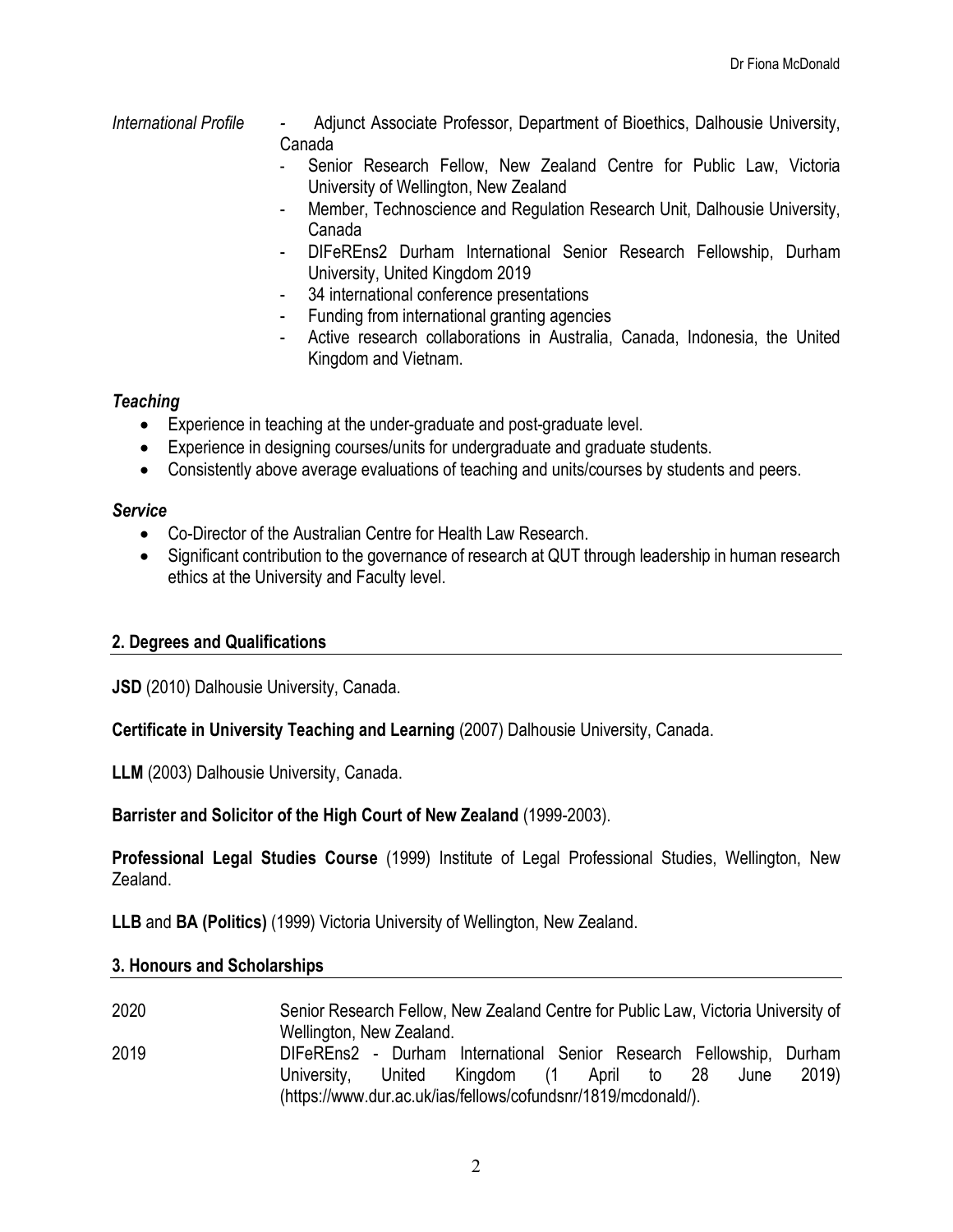- 2014-2022 Adjunct Associate Professor, Department of Bioethics, Dalhousie University, Canada.
- 2012 QUT Vice Chancellor's Performance Award (Research) (\$5000).
- 2011 Member of the Technoscience and Regulation Research Institute, Department of Paediatrics, Dalhousie University, Canada (https://www.dal.ca/diff/trru/ourteam/Co-Investigators/FionaMcDonald.html).
- 2011-2015 Associate Fellow of the Australasian College of Health Services Management.
- 2010 QUT Faculty of Law Brave Pioneer Award (\$2,000).
- 2009 QUT Vice Chancellor's Performance Award (Research Encouragement) (\$5,000).
- 2008 QUT Law and Justice Research Centre Early Career Research Fellowship (\$6,000).
- 2008 QUT Vice Chancellor's Performance Award (Teaching Excellence) (\$1,000).
- 2005-2007 Canadian Institutes for Health Research Training Fellowship in Health Law and Policy (\$35,000 per year).
- 2003-2005 Nova Scotia Health Research Foundation Doctoral Scholarship (\$13,120 per year).
- 2002-2004 Canadian Institutes for Health Research Training Fellowship in Health Law and Policy (\$17,860 per year).

#### **4. Employment History**

**Associate Professor,** School of Law, Queensland University of Technology, Australia, July 2018 - .

**Senior Lecturer,** School of Law, Queensland University of Technology, Australia, Aug. 2011 – July 2018.

**Lecturer,** School of Law, Queensland University of Technology, Australia, Dec. 2008 – Aug. 2011.

**Associate Lecturer,** School of Law, Queensland University of Technology, Australia, July 2007-Dec. 2008.

**Research Associate,** Health Law Institute, Dalhousie University, Canada 2004 – 2006 (part time).

**Legal Advisor,** Office of the Health and Disability Commissioner, New Zealand, Dec. 1999 – July 2002.

#### **5. Publications**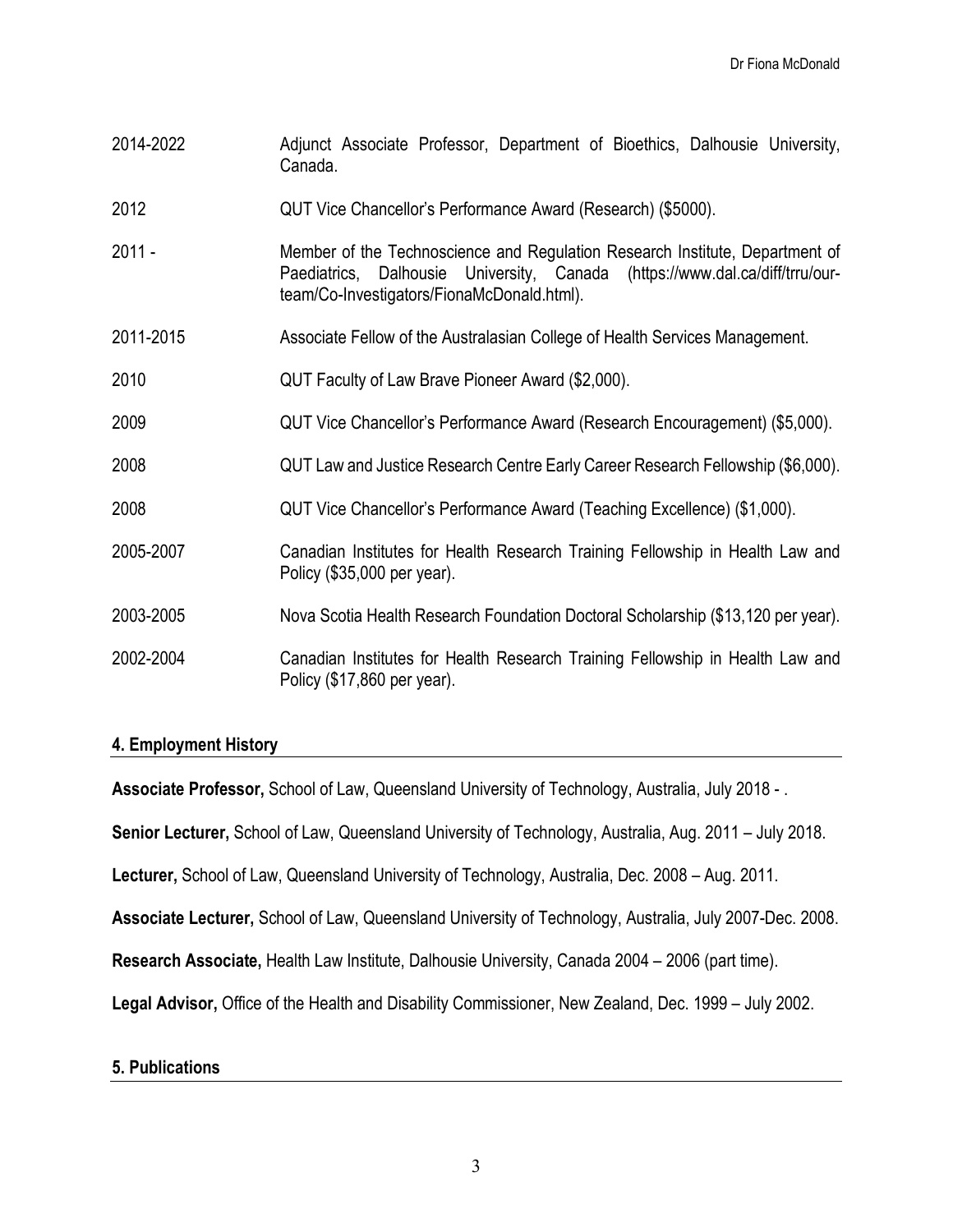### **Research Monograph**

C. Simpson & **F. McDonald**, *Rethinking Rural Health Ethics* (Basel: Springer International, 2017).

## **Textbooks**

**F. McDonald** & S. Then**,** *Ethics, Law and Health Care: A Guide for Nurses and Midwives, 2nd ed.* (Red Globe Press, 2019).

**F. McDonald** & S. Then**,** *Ethics, Law and Health Care: A Guide for Nurses and Midwives* (Melbourne: Palgrave, 2014).

# **Edited Books**

J. Graham, C. Holmes, **F. McDonald** & R. Darnell, eds**,** *The Social Life of Standards: Ethnographic Methods for Local Engagement* (Vancouver: University of British Columbia Press, 2021).

B. White, **F. McDonald** & L. Willmott, eds., *Health Law in Australia, 3rd edition* (Sydney: Thomson Reuters, 2018).

B. White, **F. McDonald** & L. Willmott, eds., *Health Law in Australia, 2nd edition* (Sydney: Thomson, 2014).

S. Short & **F. McDonald**, eds., *Health Workforce Governance: Improved Access, Good Regulatory Practice, Safer Patients* (London: Ashgate, 2012).

B. White, **F. McDonald** & L. Willmott, eds., *Health Law in Australia* (Sydney: Thomson, 2010).

# **Thesis**

**F. McDonald**, *Patient Safety Law: Regulatory Change in Britain and Canada* (JSD thesis, Dalhousie University, Canada, 2010). Thesis supervisor: Professor Jocelyn Downie (Law).

#### **Book Chapters**

**F. McDonald**, "Medical Liability in New Zealand" in V. Raposo & R. Beran (eds.) *Medical Liability in Asia and Australasia* (Springer, 2022) 177-193.

**F. McDonald** & C. Horwell "Facemasks for public use during SARS*-*CoV*-*2: an examination of responses in Australia and England" in I Freckelton & B Bennett (eds.) *Pandemics, Public Health Emergencies and Government Powers: Perspectives on Australian Law* (Federation Press, 2021) 150-164.

C. Simpson & **F McDonald**, "The (Country) Road Not Often Taken: Challenging Traditional Norms and Assumptions in Bioethics" in M Mant & C Mounsey eds., *The History and Bioethics of Medical Education 'You've Got to Be Carefully Taught'* (Routledge, 2021) 63-83.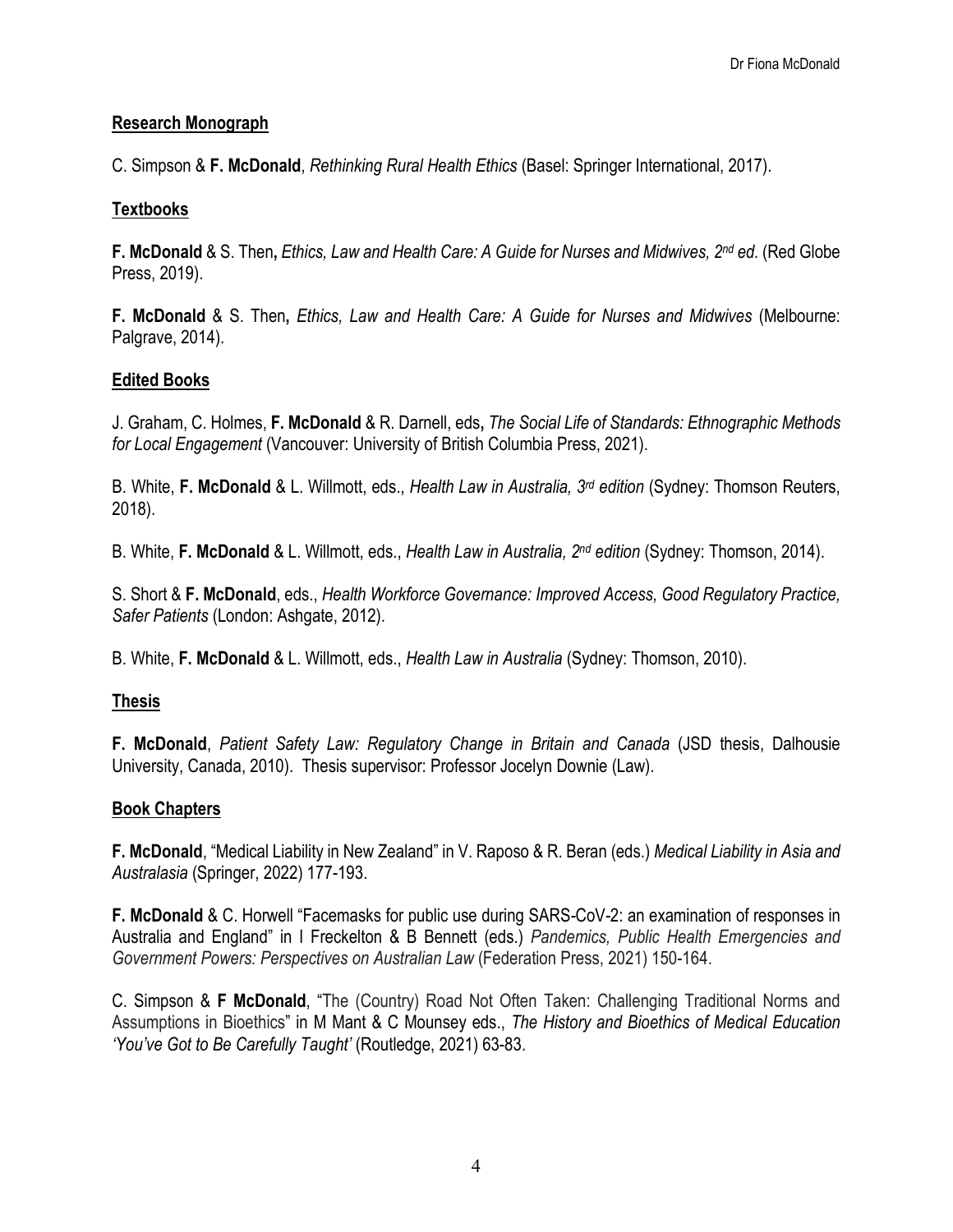J. Graham, C. Holmes, **F. McDonald** & R. Darnell**,** "Introduction" in J. Graham, C Holmes, **F McDonald** & R Darnell**,** eds., *The Social Life of Standards: Ethnographic Methods for Local Engagement* (Vancouver: University of British Columbia Press, 2021) 3-21.

C. Holmes, **F. McDonald** & M. Jones, "When are standards necessary in the lab? Standards as a gateway or barrier to innovation in proteomics" in J. Graham, C Holmes, **F McDonald,** & R Darnell, eds., *The Social Life of Standards: Ethnographic Methods for Local Engagement* (Vancouver: University of British Columbia Press, 2021) 63-76.

**F. McDonald** & S. Duckett, "Embracing Private Health Finance and Private Provision: The Australian System" in C. Flood and B. Thomas, eds., *Two-tier care: Private Finance in Canadian Medicare* (Ottawa: University of Ottawa Press, 2020) 267-290 [https://press.uottawa.ca/is-two-tier-health-care-the-future.html.](https://press.uottawa.ca/is-two-tier-health-care-the-future.html)

C. Simpson & **F. McDonald,** "Rural women: place, community and access to healthcare" in L d'Agincourt-Canning & C Ells, eds., *Ethical Issues in Women's Healthcare: Practice & Policy* (Oxford: Oxford University Press, 2019) 63-83.

**F. McDonald**, M. Eburn, & E. Smith "Legal and ethical aspects of disaster management" in G. Fitzgerald, P. Aitken, M. Tarrant, eds., *Disaster Health Management: A Primer for Students and Practitioners* (Abingdon and New York: Routledge, 2016) 58-69.

Yaniasih, Ratnayani, A. Yoganingrum, D. Ariani, **F. McDonald** & S. Short, 'Peningkatan Ketahanan Pangan Melalui Sistem Pangan Lokal dan Teknologi Informasi; Studi di Bantul dan Gunungkidul Menerjemahkan Pengetahuan Ilmiah ke Alur Kebijakan' [Increasing food resilience through Local Food System and Information Technology: A Study in Bantul District and Gunnungkidul District] in P. Windrawan and F. Purwaningrum (eds) *Sistem Pengetahuan dan Desentralisasi Keshatan di Indonesia: Kajian Multidisiplin* [Knowledge Systems and Health Decentralisation in Indonesia: A Multidisciplinary Study], Total Media, Jakarta (2014) pp 24-39.

F Purwaningrum, Yaniasih, D. Tri Lastiwi, A. Yoganingrum, D. Ariani, **F. McDonald**, & S. Short, 'Menerjemahkan Pengetahuan Ilmiah ke Alur Kebijakan: Perbandingan Hambatan Pengamblilan Kebijakan Berbasis *Evidence* dalam Kebijakan Gizi di Kabupaten Bantul dan Gunungkidul' [Translating Scientific Knowledge to Policy: A Comparison of Evidence Based Decision-making in Bantul District and Gunnungkidul District] in P. Windrawan and F. Purwaningrum (eds) *Sistem Pengetahuan dan Desentralisasi Keshatan di Indonesia: Kajian Multidisiplin* [Knowledge Systems and Health Decentralisation in Indonesia: A Multidisciplinary Study], Total Media, Jakarta (2014) pp 40-55.

A. Yoganingrum, D. Ariani, **F. McDonald**, & S. Short, 'Sistem Informasi Kesehatan di Bantul dan Gunungkidul: Isu Desentralisasi dan Integrasi' [Information Systems in Bantul and Gunnunkidul: Decentralisation and Integration Related Issues] in P. Windrawan and F Purwaningrum (eds) *Sistem Pengetahuan dan Desentralisasi Keshatan di Indonesia: Kajian Multidisiplin* [Knowledge Systems and Health Decentralisation in Indonesia: A Multidisciplinary Study], Total Media, Jakarta (2014) pp 56-70.

F. Purwaningrum, A. Yoganingrum, D. Ariani, **F. McDonald**, & S. Short, 'Kebijakan Pangan Lokal di Kabupaten Gunungkidul: Sebuah Tantangan Bagi Desentralisasi?' [Challenges for Decentralisation? Development Practices and Policies for Local Food in the Gunnungkidul District Level, Yogyakarta] in P. Windrawan and F. Purwaningrum (eds) *Sistem Pengetahuan dan Desentralisasi Keshatan di Indonesia:*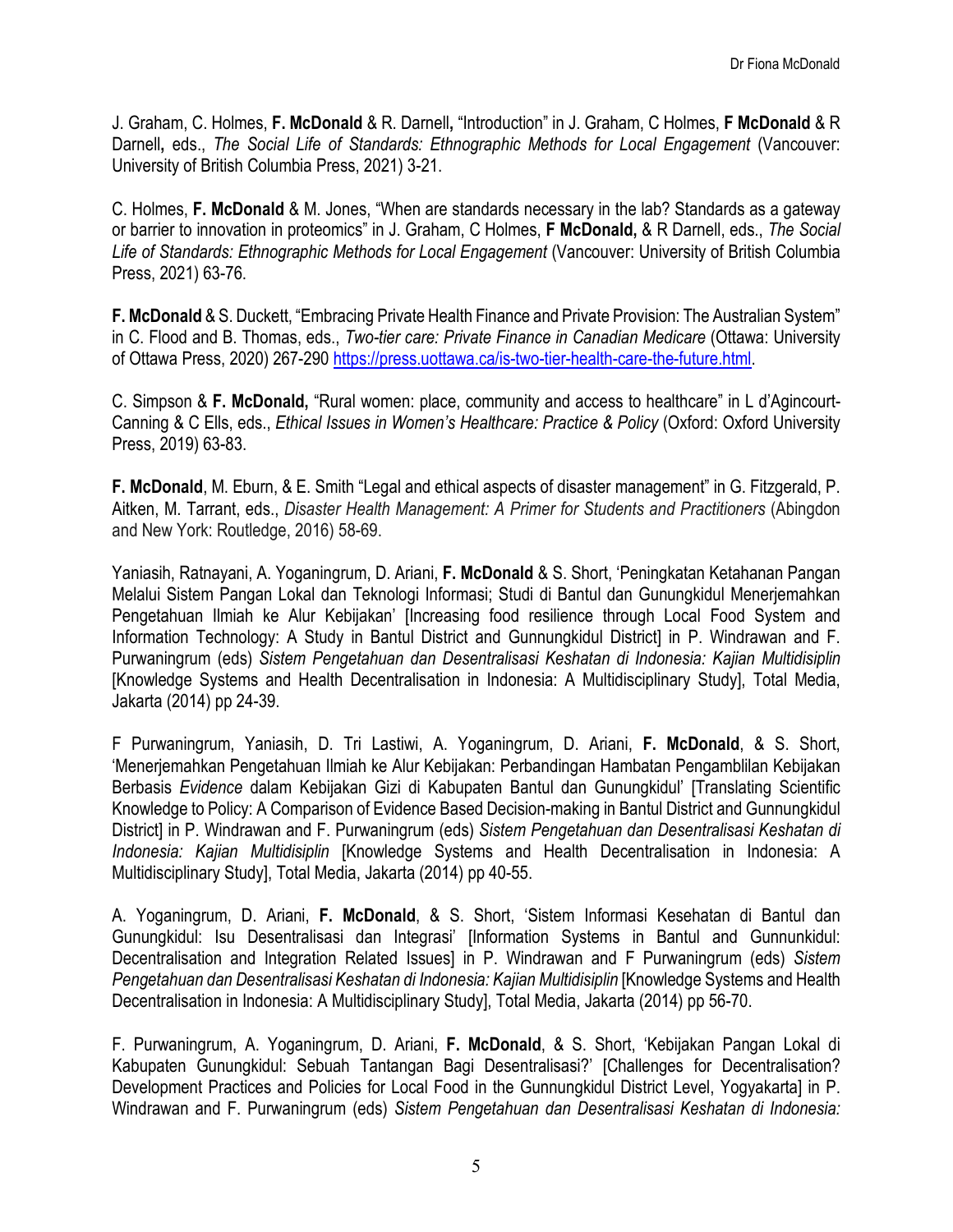*Kajian Multidisiplin* [Knowledge Systems and Health Decentralisation in Indonesia: A Multidisciplinary Study], Total Media, Jakarta (2014) pp 91-124.

**F. McDonald,** A. Yoganingrum, F. Purwaningrum, D. Ariani, S. Short, 'Penguatan Tata Kelola Pemerintahan Daerah dengan Intervensi Kesehatan Gizi: Studi Kasus di Kabupaten Bantul dan Gunungkidul' [Evidence Based Decision-making to Reform Governance at the District Level: The Case of Nutritional Policies, Programs and Interventions in Bantul and Gunungkidul] in P. Windrawan and F. Purwaningrum (eds) *Sistem Pengetahuan dan Desentralisasi Keshatan di Indonesia: Kajian Multidisiplin* [Knowledge Systems and Health Decentralisation in Indonesia: A Multidisciplinary Study], Total Media, Jakarta (2014) pp 73-90.

**F. McDonald**, "Challenging the Regulatory Trinity: Global Trends in Health Professional Regulation" in S. Short & **F. McDonald**, eds., *Health Workforce Governance: Improved Access, Good Regulatory Practice, Safer Patients* (London: Ashgate 2012) 97-111.

**F. McDonald,** 'Scandals, Public Inquiries and Health Professional Regulation' in S. Short & **F. McDonald**, eds., *Health Workforce Governance: Improved Access, Good Regulatory Practice, Safer Patients* (London: Ashgate, 2012) 223-247.

S. Short & **F. McDonald,** "The Health Workforce Governance Continuum: Improved Access, Good Practice, Safer Patients" in S. Short & **F. McDonald**, eds., *Health Workforce Governance: Improved Access, Good Regulatory Practice, Safer Patients* (London: Ashgate 2012) 3-11.

**F. McDonald**, "The Legal Framework of the Australian Health System" in B. White, F. McDonald & L. Willmott, eds., *Health Law in Australia* (Sydney: Thomson, 2010) 61-92.

**F. McDonald,** "The Regulation of Health Professionals" in B. White, F. McDonald & L. Willmott, eds., *Health Law in Australia* (Sydney: Thomson, 2010) 509-557.

B. White, **F. McDonald** & L. Willmott, "Health Law: Scope, Sources and Forces" in B. White, F. McDonald & L. Willmott, eds., *Health Law in Australia* (Sydney: Thomson, 2010) 3-22.

**F. McDonald**, "Drugs, Dental Professionals and the Law" in J. Downie, K. McEwen & W. MacInnis (ed.) *Dental Law in Canada* (Toronto, Butterworths, 2004) at 143-159.

#### **Revised Book Chapters**

**F. McDonald**, "Drugs, Dental Professionals and the Law" in M. Hadskis, M. McNally & L. Hutt (eds.) *Dental Law in Canada 3rd ed.* (Toronto: LexisNexis, 2019) 173-191.

**F. McDonald** & D. Fincher, "The Legal Framework of the Australian Health System" in B. White, **F. McDonald** & L. Willmott, eds., *Health Law in Australia 3rd ed*. (Sydney: Thomson Reuters, 2018) 74-107.

**F. McDonald,** "The Regulation of Health Professionals and Health Workers" in B. White, **F. McDonald** & L. Willmott, eds., *Health Law in Australia 3rd ed.* (Sydney: Thomson Reuters, 2018) 647-695.

B. White, **F. McDonald** & L. Willmott, "Health Law: Scope, Sources and Forces" in B. White, **F. McDonald** & L. Willmott, eds., *Health Law in Australia 3rd ed.* (Sydney: Thomson, 2018) 3-23.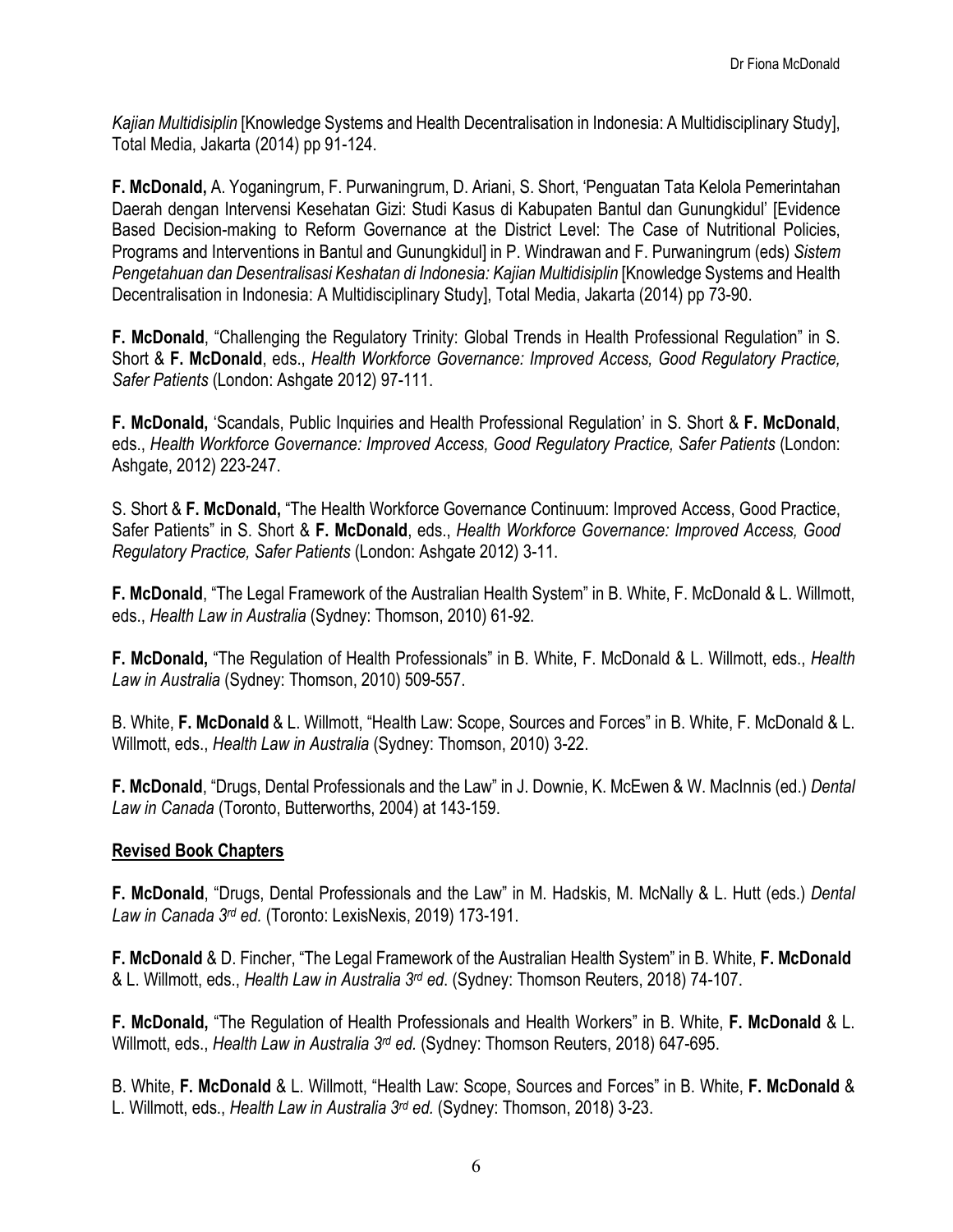**F. McDonald** & D. Sedgwick, "The Legal Framework of the Australian Health System" in B. White, F. McDonald & L. Willmott, eds., *Health Law in Australia 2nd ed.* (Sydney: Thomson, 2014) 69-102.

**F. McDonald,** "The Regulation of Health Professionals" in B. White, F. McDonald & L. Willmott, eds., *Health Law in Australia 2nd ed.* (Sydney: Thomson, 2014) 611-742.

B. White, **F. McDonald** & L. Willmott, "Health Law: Scope, Sources and Forces" in B. White, F. McDonald & L. Willmott, eds., *Health Law in Australia 2nd ed.* (Sydney: Thomson, 2014) 3-22.

**F. McDonald**, "Drugs, Dental Professionals and the Law" in J. Downie, K. McEwen, M. Hadskis & W. MacInnis (eds.) *Dental Law in Canada 2nd ed.* (Toronto: LexisNexis, 2010) 149-165.

#### **Peer Reviewed Journal Articles**

L. Sweatman, **F. McDonald** & R. Grewal, "Pan-Canadian Licensure: Without having to change the Constitution" (2022) 42:3 *Health Law Review* 82-91.

L. Baldwin, E Dallaston, B Bennett, **F McDonald,** ML Fleming, "Health in All Policies for Rural and Remote Health: A Role for Australian Local Governments?" (2021) 80:2 *Australian Journal of Public Administration*) 374-381 https://doi.org/10.1111/1467-8500.12460.

B. Bennett, E. Dallaston, **F. McDonald**, A. McGee, S. Then, & B. Allen "Guiding Genomic Research: Australia's National Statement on Ethical Conduct in Human Research" (2021) 28 *Journal of Law and Medicine* 462-474.

M. Gunn & **F. McDonald**, "Covid-19, rationing and the right to health: Can patients bring legal actions if they are denied access to care?" (2021) 214:5 *Medical Journal of Australia* 207-208.e1 https://doi.org/10.5694/mja2.50952.

**F. McDonald** & C Horwell, "Air pollution disasters: liability issues in negligence associated with the provision of personal protective interventions (facemasks)" (2021) 15:3 *Disaster Medicine and Public Health Preparedness* 367-373.

A. Horst & **F. McDonald**, "Uncertain but not unregulated: Medical products regulation in the light of 3D printed medical products" (2020) 7:5 *3D Printing and Additive Manufacturing* https://www.liebertpub.com/doi/10.1089/3dp.2020.0076.

F. Purwaningrum, **F. McDonald** & S. Short, "The Right to Health in Evidence-based Policymaking: The Case of Indonesia, 2009-2017" (2020) 4:1 *Journal of Southeast Asian Human Rights* 168-199.

**F. McDonald**, C. Horwell, R. Wecker, L. Dominelli, M. Loh, R. Kamanyire, et al. ["Facemask use for community](https://eprints.qut.edu.au/134696/)  [protection from air pollution disasters: An ethical overview and framework to guide agency decision making"](https://eprints.qut.edu.au/134696/)  [\(2020\)](https://eprints.qut.edu.au/134696/) 43 *International Journal of Disaster Risk Reduction*, article number-101376.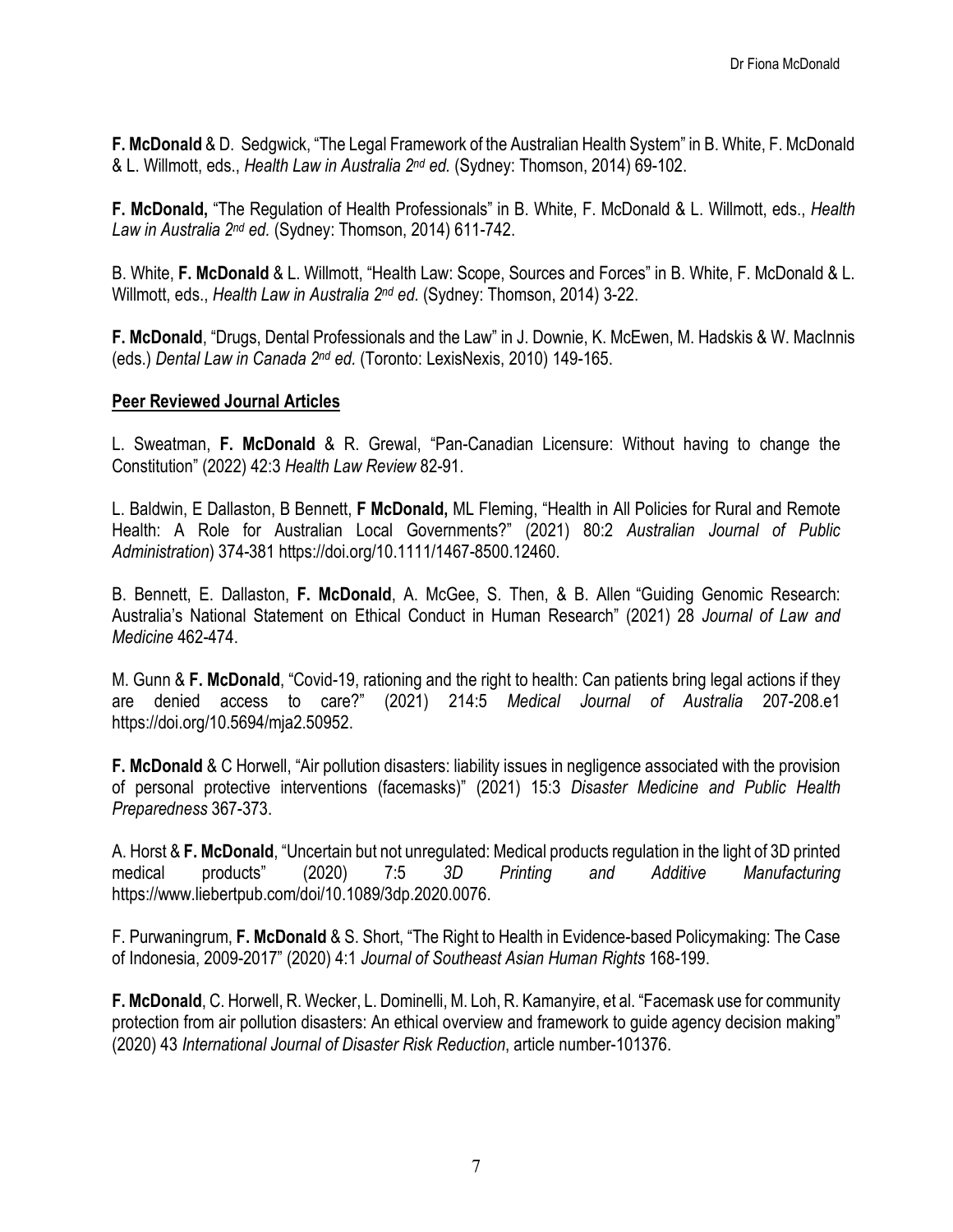**F. McDonald,** C. Holmes, J. Graham & M. Jones, "How do postgenomic innovations emerge? Building legitimacy by proteomics standards and informing the next generation technology policy" (2019) 23:8 *Omics: A Journal of Integrative Biology* 406-415.

A. Horst, **F. McDonald,** D. Hutmacher, "A clarion call for understanding regulatory processes for additive manufacture in the health sector" (2019) 16:5 *Expert Review of Medical Devices* 405-412.

A. Belcher, M. Mangelsdorf, **F. McDonald,** C. Curtis, N. Waddell, K. Hussey, "What does Australia's investment in genomics mean for public health?" (2019) 43:3 *Australia and New Zealand Journal of Public Health* 204-206: doi: 10.1111/1753-6405.12887.

M. Byrne, B. White & **F. McDonald,** "A new tool to assess compliance of mental health laws with the Convention on the Rights of Persons with Disabilities" (2018) 58 *International Journal of Law and Psychiatry* 122-142.

T. Nguyen, **F. McDonald**, S. Witter & A. Wilson, "Three Nooses on Our Head': The Influence of District Health Reforms on Health Service Delivery in Vietnam" (2018) 7:7 *International Journal of Health Policy and Management* 593-602.

**F. McDonald** & S. Duckett, "Regulation, Private Health Insurance, and the Australian Health System (2017) 11:1 *McGill Journal of Law and Health* S31-S60. [https://mjlh.mcgill.ca/issues/volume-111/regulation-private](https://mjlh.mcgill.ca/issues/volume-111/regulation-private-health-insurance-and-the-australian-health-system/)[health-insurance-and-the-australian-health-system/](https://mjlh.mcgill.ca/issues/volume-111/regulation-private-health-insurance-and-the-australian-health-system/)

B. Bennett, **F. McDonald**, E. Beattie, T. Carney, I. Freckelton, B. White, & L. Willmott "Assistive technologies for people with dementia: ethical considerations" (2017) 95:11 *Bulletin of the World Health Organization* 749- 755: http://dx.doi.org/10.2471/BLT.16.187484.

T. Nguyen, A. Wilson, **F. McDonald, "**Health Workers' Perspectives on Infrastructure to Support Maternal Health Services in Rural Areas of Vietnam" (2017) 12:2 *Asia Pacific Journal of Health Management* 55-61.

**F. McDonald**, "The Legal System and the Legitimacy of Clinical Guidelines" (2017) 24 *Journal of Law and Medicine* 821-836.

C. Holmes, **F. McDonald**, M. Jones, & J. Graham, "Knowledge translation and moving proteomics science to innovation-in-society" (2016) 6 *Omics: A Journal of Integrative Biology* 1-10. DOI: 10.1089/omi.2016.0032.

• Reproduced (in part) in (2016) *Clinical Omics* 3:8 12-15.

C. Holmes, S. Carlson, **F. McDonald**, M. Jones, & J. Graham, "Exploring the post-genomic world: Differing explanatory and manipulatory functions of post-genomic sciences" (2016) 35:1 *New Genetics & Society* 49- 68 http://www.tandfonline.com/doi/full/10.1080/14636778.2015.1133280.

A. Bell, **F. McDonald** & T. Hobson "The Ethical Imperative to Move to a Seven-Day Care Delivery Model" (2016) 13:2 *Journal of Bioethical Inquiry* 251-260. DOI: 10.1007/s11673-016-9708-2.

T. Nguyen, A. Wilson, & **F. McDonald**, "Motivation or demotivation of health workers providing maternal health services in rural areas in Vietnam: Findings from a mixed methods study" (2015) 13:91 *Human Resources for Health*.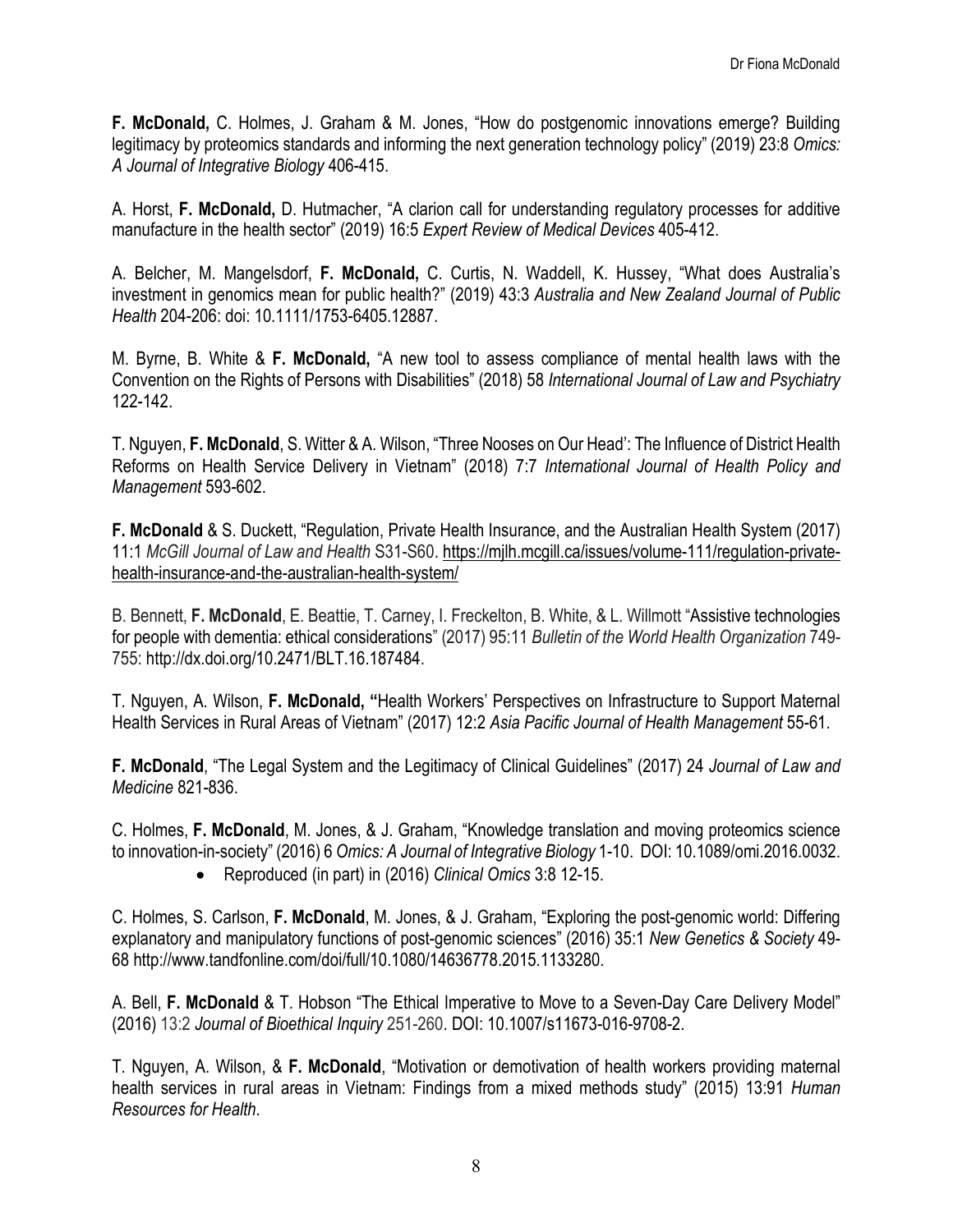**F. McDonald** & C. Simpson "Challenges for rural communities in recruiting and retaining physicians: A fictional tale helps examine the issues." (2013) 59:9 *Canadian Family Physician* 915-917.

M. Walton, J. Merry-Smith, J. Healy and **F. McDonald**, "Health complaint commissions in Australia: time for a national approach" (2012) 11:1 *Australian Review of Public Affairs* 1-18.

A. Dwyer, B. Lewis, **F. McDonald**, & M. Burns, "It's always a pleasure: Exploring productivity and pleasure in a writing group for early career academics" (2012) 2 *Studies in Continuing Education* 1-16.

C. Simpson & **F. McDonald**, "'Any body is better than nobody?' Ethical questions around recruiting and/or retaining health professionals in rural areas" (2011) 11: 1867 *Rural and Remote Health*. Available: http://www.rrh.org.au.

C. Holmes, **F. McDonald**, M. Jones, V. Ozedemir & J. Graham, "Standardization and Omics Science: Technical and Social Dimensions are Inseparable and Demand Symmetrical Study" (2010) 14:3 *Omics: A Journal of Integrative Biology* 1-6 *<*http://www.liebertonline.com/doi/pdfplus/10.1089/omi.2010.0022>.

**F. McDonald**, "The Criminalisation of Medical Mistakes in Canada: A Review" (2008) 16 *Health Law Journal* 1-26.

**F. McDonald**, C. Simpson & F. O'Brien, "Including Organizational Ethics in Policy Review Processes in Healthcare Institutions: A View from Canada" (2008) 20:2 *HEC Forum* 137-153.

**F. McDonald**, "Working to Death: The Regulation of Working Hours in Healthcare" (2008) 30:1 *Law & Policy*  108-140.

J. Kirby, C. Simpson, M. McNally & **F. McDonald**, "Innovative Ways to Instantiate Organizational Ethics in Large Healthcare Organizations" (2005) 2:2 *Organizational Ethics: Healthcare, Business and Policy* 117- 123.

J. Downie & **F. McDonald**, "Revisioning the Oversight of Research Involving Humans in Canada" (2004) 12 *Health Law Journal* 159-181.

J. Downie & **F. McDonald**, "Research Ethics Review Bodies: An International Comparative Review" (2003) 3:11 *Clinical Researcher* 14-25.

**F. McDonald**, "'To Become Old is To Become Institutionalised and Imprisoned': Comparing Regulatory Frameworks for the Use of Restraints in Long-term Care Facilities" (2003) 12:1 *Health Law Review* 22-28.

#### **Other Articles**

Y.K. Paik, J.E. Graham, M. Jones, **F. McDonald**, C. Holmes, & V. Ozdemir, "Interview with Dr. Young-Ki Paik, President of the Human Proteome Organization (HUPO): Pharmacoproteomics and the Approaching Wave of 'Proteomics Diagnostics'" (2009) 7:4 *Current Pharmacogenomics and Personalized Medicine* 249- 262.

#### **Peer reviewed conference papers**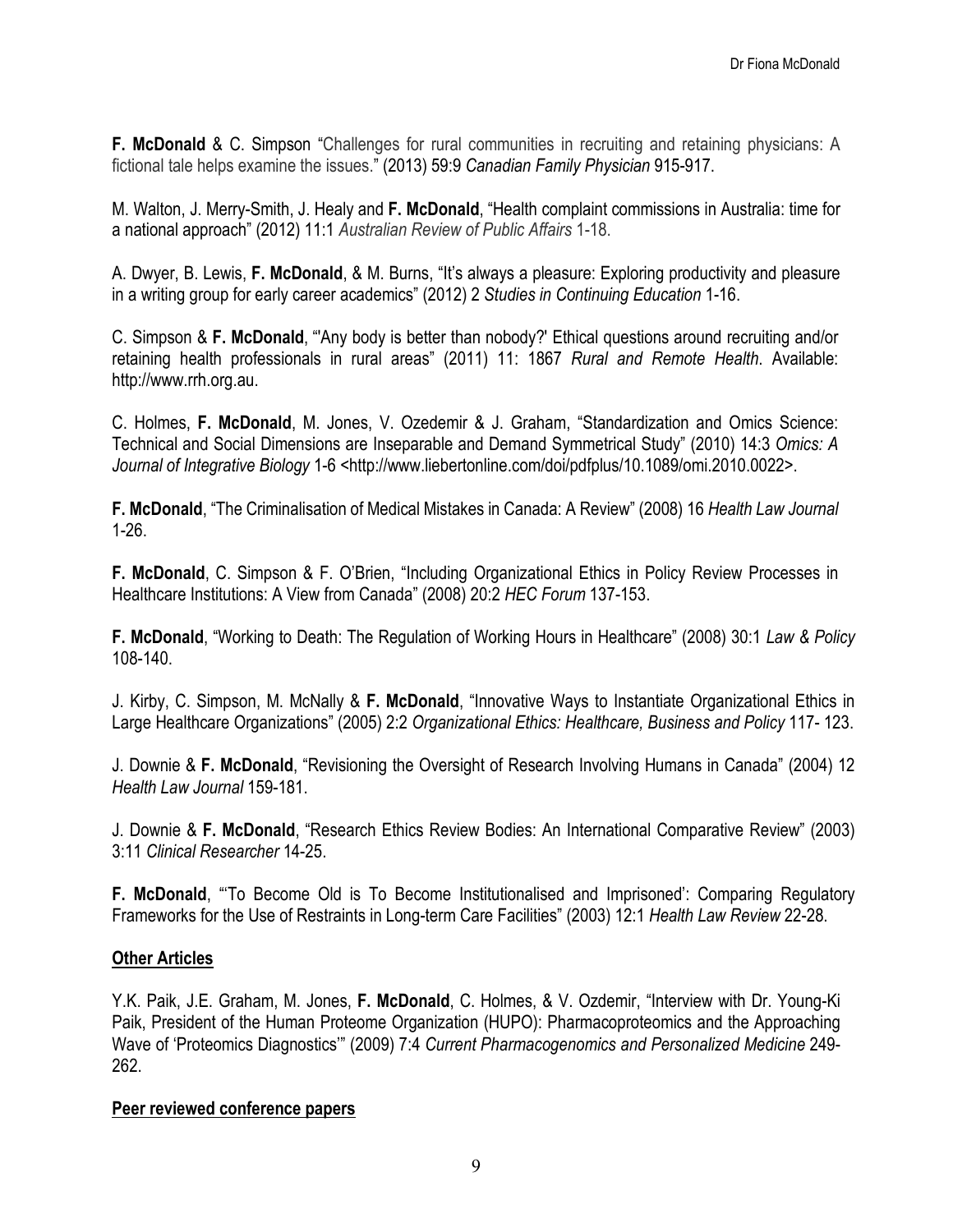**F. McDonald**, J. Howell, & B. Lewis, "A little learning is a dangerous thing? The ethics of teaching accidental tourists in higher education" (2013) *Australian Association of Research in Education Conference Proceedings 2013* Adelaide, Australia - 1-5 December 2013.

# **Reports**

L. Sweatman, **F. McDonald** and R. Grewal, (2022) *"National" Licensure in Medicine: What Legal Future Can We Create?* (Canadian Medical Association, Ottawa, Canada).

B. Bennett & **F. McDonald** (eds.) *Report for the Queensland Health Genomic Alliance: Ethical, Legal and Social Implications of Genomics 2019* ISBN: 978-0-9942216-1-2.

**F McDonald**, A Yoganingrum, F Purwaningrum, D Ariani, S Short, *Evidence-based Decision Making to Strengthen Local Governance: Nutritional Health Interventions in Bantul and Gunungkidul* Crawford School of Economics and Government at the Australian National University: Canberra, 2009, ISSN 1836-0211. Translated as *Pembambilan keputusan berbasis evidence untuk memperkuat tata kelola pemerintahan daerah: intervensi kesehatan gizi di Bantul dan Gunungkidul*.

The Conference Board of Canada, *Achieving Public Protection through Collaborative Self-Regulation: Reflections for a New Paradigm* (Conference Board of Canada, 2007) (**F. McDonald** contributor)**.**

**F McDonald**, *Health Professional Regulatory Regimes: A Comparative Analysis – Report for Manitoba Health* (Winnipeg: Manitoba Health, 2006) (discussed on Canadian Broadcasting Commission's 6pm television news program for Manitoba and the CBC Manitoba web-site - 20-22 February 2007). < https://www.gov.mb.ca/health/rhpa/docs/hprf.pdf>.

J. Downie, W. Lahey, D. Ford, E. Gibson, M. Thomson, T. Ward, **F. McDonald** & A. Shea, *Patient Safety Law: From Silos to Systems* - *Report for Health Policy Research Program, Health Canada* (2006) <http://www.patientsafetylaw.ca>.

#### **Submissions**

G. Fitzgerald et al (including **F McDonald**), *Submission to the Bushfire Royal Commission* (2020).

B. Lewis, **F McDonald**, K. Purser, T. Cockburn, & E. Dallaston, *Submission by the Australian Centre for Health Law Research to the Australian Human Rights Commission Human Rights and Technology Issues Paper* (2018).

**F. McDonald,** T. Cockburn, & E. Dallaston, *Response to the COAG Health Council Regulation of Australia's Health Professions Consultation Paper* (2018).

K. Purser, B. Lewis, T. Cockburn, & **F. McDonald,** *Submission Responding to the Law Council of Australia Justice Project Consultation Paper August 2017* (2017).

#### **Dissemination**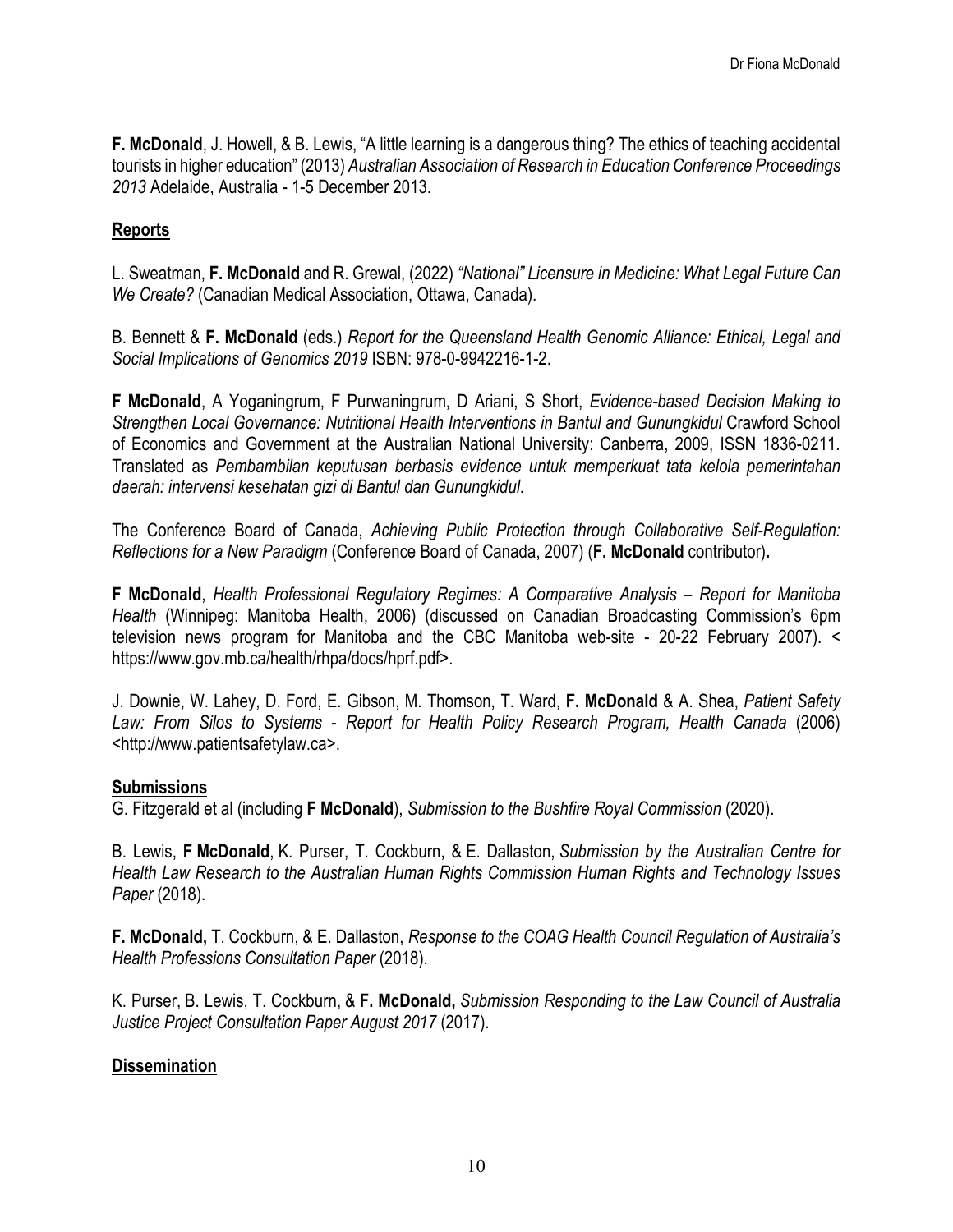Claire Horwell & **Fiona McDonald,** "Why you need to wear a facemask in France but not in the UK" *The Conversation UK* 6 May 2020: https://theconversation.com/coronavirus-why-you-need-to-wear-a-face-maskin-france-but-not-in-the-uk-137856.

## **Editorials**

L. Willmott, B. White, A. McGee, **F. McDonald**, "End-of-Life Law, Ethics, Policy and Practice" (2016) 16:1 *QUT Law Review* 1-4.

**F. McDonald, "**Divestment or management? Organisational ethics and commercial sponsorship" (2011) 18:3 *Australasian Epidemiologist* 2-3.

**F. McDonald,** "Mandatory reporting of health professionals" (2010) 30:4 *The Queensland Lawyer* 172-176.

#### **Editor of special editions**

M. Rimmer, **F. McDonald** and H Johnson eds. *Special Issue on the Plain Packaging of Tobacco Products*  (2018) 17:2 *QUT Law Review.*

L. Willmott, B White, A McGee, **F McDonald** eds. *End-of-Life Special Edition* (2016) 16:1 *QUT Law Review*.

#### **Case Summaries**

**F. McDonald**, "B. (N) v. Hotel-Dieu de Quebec (1992), 86 D.L.R. (4th) 385 (C.S.)" and "Fleming v. Reid (1991), 4 O.R. (3d) 74 (C.A.)" in F. Baylis *et al*. (eds.) *Health Care Ethics in Canada* 2nd edition (Toronto: Thomson Nelson, 2004) at 504 & 502-503.

#### **6. Conferences, Presentations and Posters**

#### **Academic Conferences**

C. Horwell, **F. McDonald** et al., "Ethical considerations of recommending or distributing facemasks for community protection to reduce exposure to ash during eruptions" *Cities on Volcanoes 11*, Crete, Greece – 12-17 June 2022.

**F. McDonald** & C Horwell, "Air pollution disasters: legal issues when recommending or distributing facemasks for community protection from ambient air pollution events" *Australian Association of Bioethics and Health Law Conference*, Dunedin, New Zealand – 23-25 November 2019.

B Bennett, A Brown, E Dallaston, **F McDonald** "Justice in genomic medicine: Challenges for Australian law and policy" *Australian Association of Bioethics and Health Law Conference*, Townsville, Australia – 23-25 September 2018.

T Nguyen & **F McDonald** "Barriers to accessibility to maternal health services at the grassroots in remote areas of Vietnam" *Asian Studies Association of Australia Conference 2018* Sydney, Australia – 3-5 July 2018.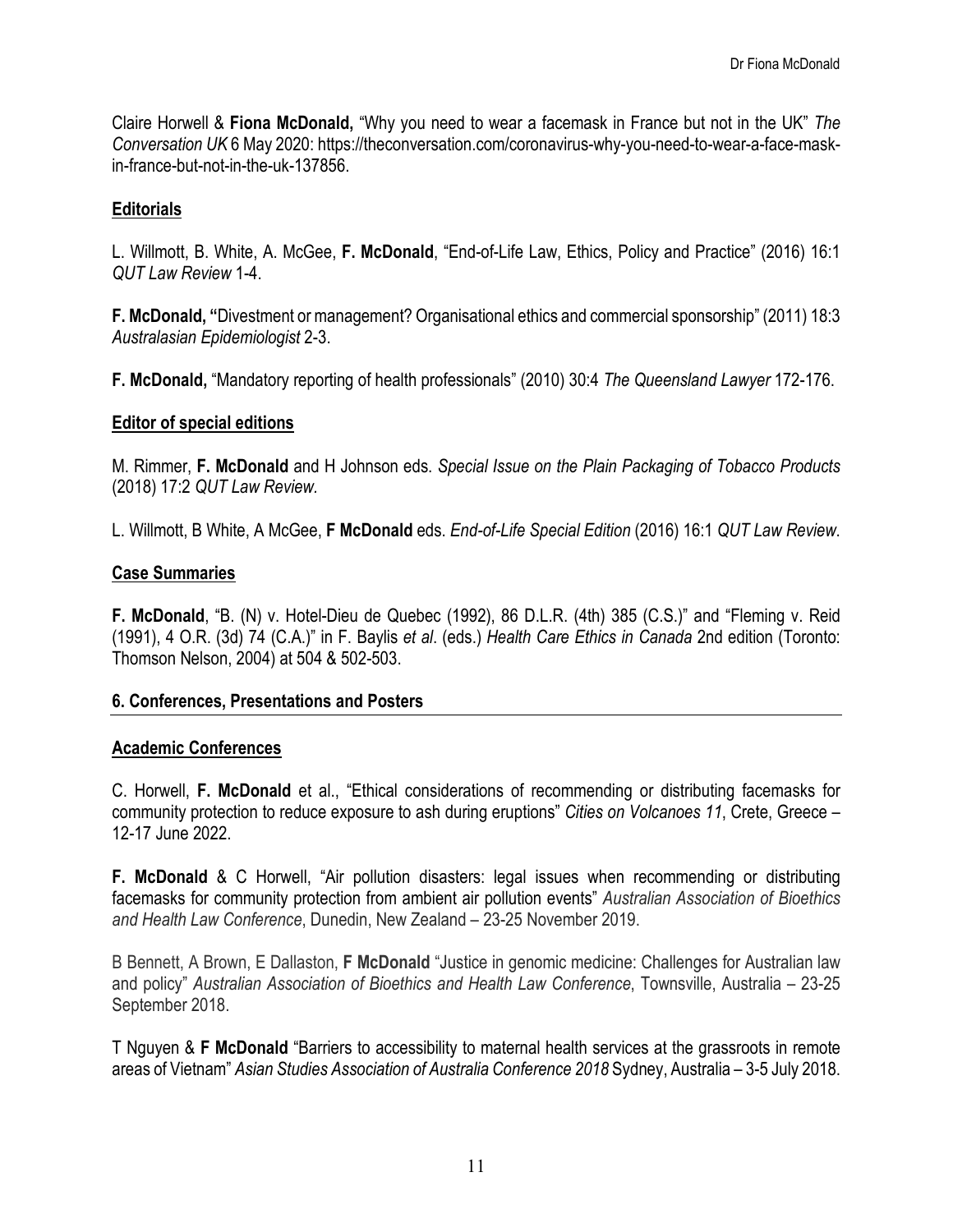H Jacmon & **F McDonald** "Australia's private health insurance regulatory framework: implications for justice" *Canadian Bioethics Society Conference 2018,* Halifax, Canada – 23-25 May 2018.

**F McDonald** & C Horwell**,** "Ethical considerations of recommending or distributing facemasks for community protection from ambient air pollution events – an organisation-level perspective" *Institute of Hazard, Risk and Resilience and Dealing with Disasters Conference: The Impact of Hazard, Risk and Disasters on Societies,*  Durham, United Kingdom 19-22 September 2017.

**F McDonald** & C Horwell**,** "Ethical considerations of recommending or distributing facemasks for community protection from ambient air pollution events – an organisation-level perspective" *Health Interventions in Volcanic Eruptions Workshop,* Durham, United Kingdom 18-19 September 2017.

**F McDonald** & C Simpson, "Ethical issues: MAiD and its provision in rural and remote settings" *2nd International Conference on End-of-Life: Law, Ethics, Policy and Practice,* Halifax, Canada 20-22 September 2017.

C Holmes, M Jones, & **F McDonald** "Chasing Proteomics Standards: Ethnographic Engagement with Conferences as Temporary Sites of Community" *Society for the Social Studies of Science Annual Meeting,*  Boston 30 August – 2 September 2017.

C Simpson & **F McDonald**, "Making a case for the value of place and its relevance to mental health policy" *XXXVth International congress on Law and Mental Health 2017*, Prague, Czech Republic – 9-14 July 2017.

**F McDonald** & C Simpson, "Developing health policies: valuing people and place" *XXXVth International congress on Law and Mental Health 2017*, Prague, Czech Republic – 9-14 July 2017.

K Purser & **F McDonald**, "Rural residents with cognitive decline: access to health, access to justice" *XXXVth International congress on Law and Mental Health 2017*, Prague, Czech Republic – 9-14 July 2017.

**F McDonald** & C Simpson, "Arguing for a value of place in Bioethics" *Australasian Association of Bioethics and Health Law Conference 2016,* Melbourne, Australia – 24-26 November 2016.

H Jacmon & **F McDonald** "Private Health Insurance Regulation: Implications for rural residents" *Australasian Association of Bioethics and Health Law Conference 2016,* Melbourne, Australia – 24-26 November 2016.

**F. McDonald**, "The Politics of Power: How the legal system assesses the legitimacy of standards" *Society for the Social Studies of Science 40th Annual Meeting,* Denver 11-14 November 2015.

C. Holmes, **F McDonald**, J Graham and M Jones, "Proteomics as an emerging technology and field of science: or 'technology to the left of me, science to the right, stuck in the middle with standards" *Society for the Social Studies of Science 40th Annual Meeting,* Denver 11-14 November 2015.

C. Simpson and **F. McDonald.** "The Importance of Place." *XXXIVth International Congress of Law and Mental Health*, Vienna 12-17 July 2015.

**F. McDonald** and C. Simpson. "Place and Mental Health Policy in Canada and Australia." *XXXIVth International Congress of Law and Mental Health*, Vienna 12-17 July 2015.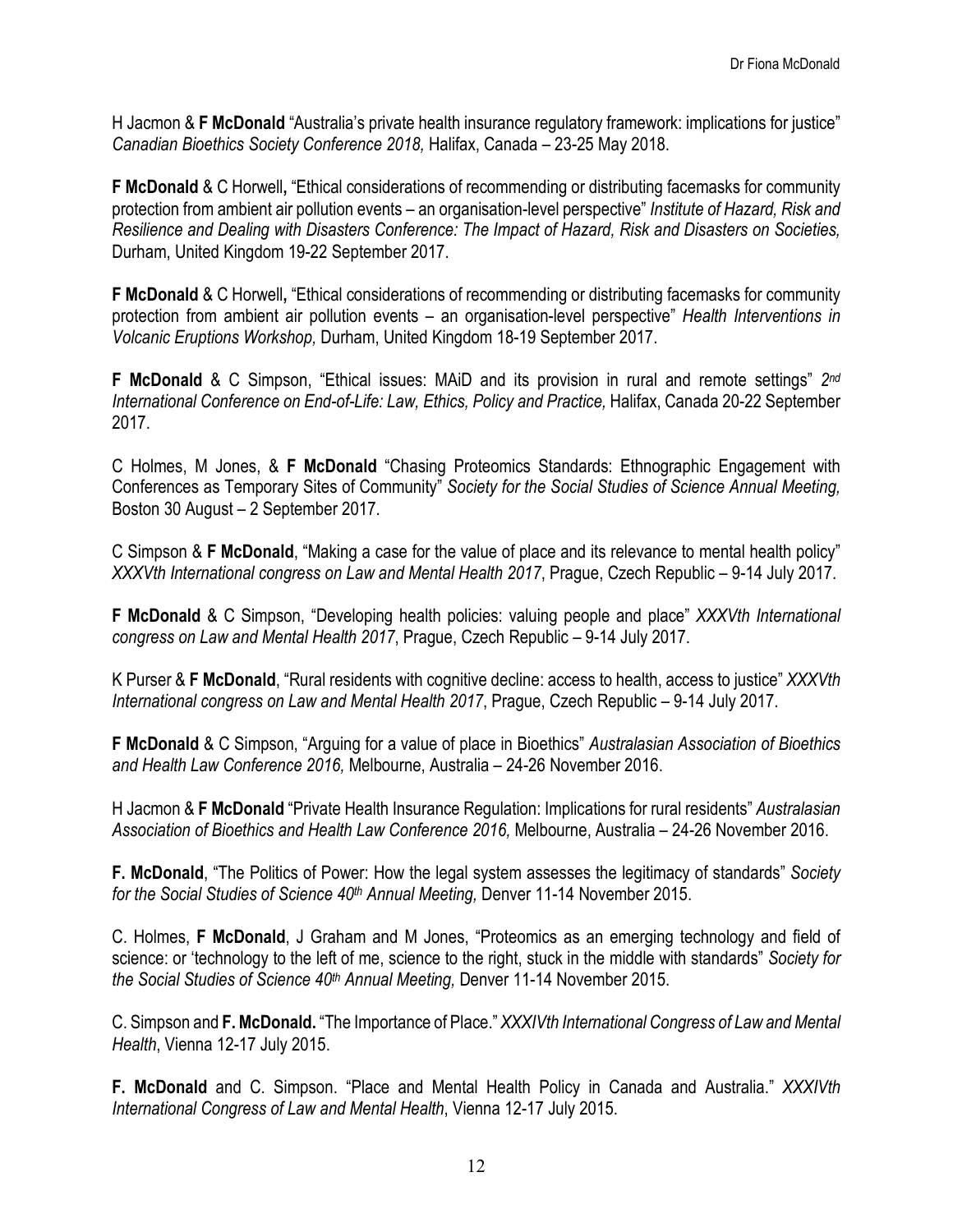**F. McDonald**, C. Holmes, M. Jones & J. Graham. "Standards and Health Technologies: A Case Study of Proteomics Research" *International Studies Association 56th Annual Convention*, New Orleans, USA 18-21 February 2015.

C. Holmes, S Carlson & **F McDonald**, **"**Post-Genomic Science and Society: Genomics, Proteomics and Personhood**"** *Canadian Association for Physical Anthropology Conference 2014,* Fredericton, Canada 6-9 November 2014.

**F McDonald** & C Simpson, "Professional Boundaries in Rural Care Settings" *Australasian Association of Bioethics and Health Law Conference 2014,* Perth, Australia – 2-4 October 2014.

C. Holmes, S. Carlson & **F. McDonald**, "Post-genomic Science and Society: Getting our Fangs into Omics Science and its Implications" *Canadian Anthropological Society Conference 2013,* Victoria, Canada – 8-11 May 2013.

**F. McDonald** & P. Bowman, "After Bundaberg: The Responsibilities of Health Administrators" *Australasian Association of Bioethics and Health Law Conference 2012,* Auckland, New Zealand – 13-15 July 2012.

P. Bowman & **F. McDonald, "**Five years after Bundaberg: What is different?" *Australasian College of Health Service Management Conference 2011,* Rotorua, New Zealand – 24-26 August 2011.

**F. McDonald**, S. Then, L. Davies & J. Ramsbotham, "Breaking down the barriers: making law and ethics relevant, accessible and engaging for undergraduate nursing students" *Australasian Law Teachers Association Conference*, Brisbane – 3-6 July 2011.

B. Cameron & **F McDonald**, "Legal and Ethical Issues around regulating health professionals' hours of work" *Australasian Association of Bioethics and Health Law Conference,* Gold Coast – 7-10 July 2011.

**F. McDonald** & C. Simpson, "An ethical review of measures of effectiveness and success for retention of rural health professionals" When do we know we have it right?" *Australasian Association of Bioethics and Health Law Conference,* Gold Coast – 7-10 July 2011.

J. Duncan-Howell, B. Lewis & **F. McDonald, "**Multi-Disciplinary Undergraduate Student Cohorts: Understanding their impact on Higher Education" *Australian Association for Research in Education Conference,* Melbourne - 28 November – 2 December 2010.

F. Purwaningrum, A. Yoganingrum, **F. McDonald**, S. Short, D. Ariani, "Health Governance in the Local Level: The Case of Decentralization, Planning and Accessibility in Gunungkidul, Indonesia" *Developing Indonesia 2nd Annual Workshop Nordic Institute for Asian Studies/Nordic Indonesian Studies Network* Copenhagen, Denmark – 21-23 April 2010.

F. Purwaningrum, Yanasih, D. Lastiwi, A. Yoganingrum, D. Ariani, **F. McDonald**, S. Short "Translating Scientific Knowledge to Policy: Comparison of Barriers of Evidence Based Decision Making in Bantul and Gunungkidul" *Panitia Seminar Nasional 2009* Gunungkidul, Indonesia - 2 December 2009.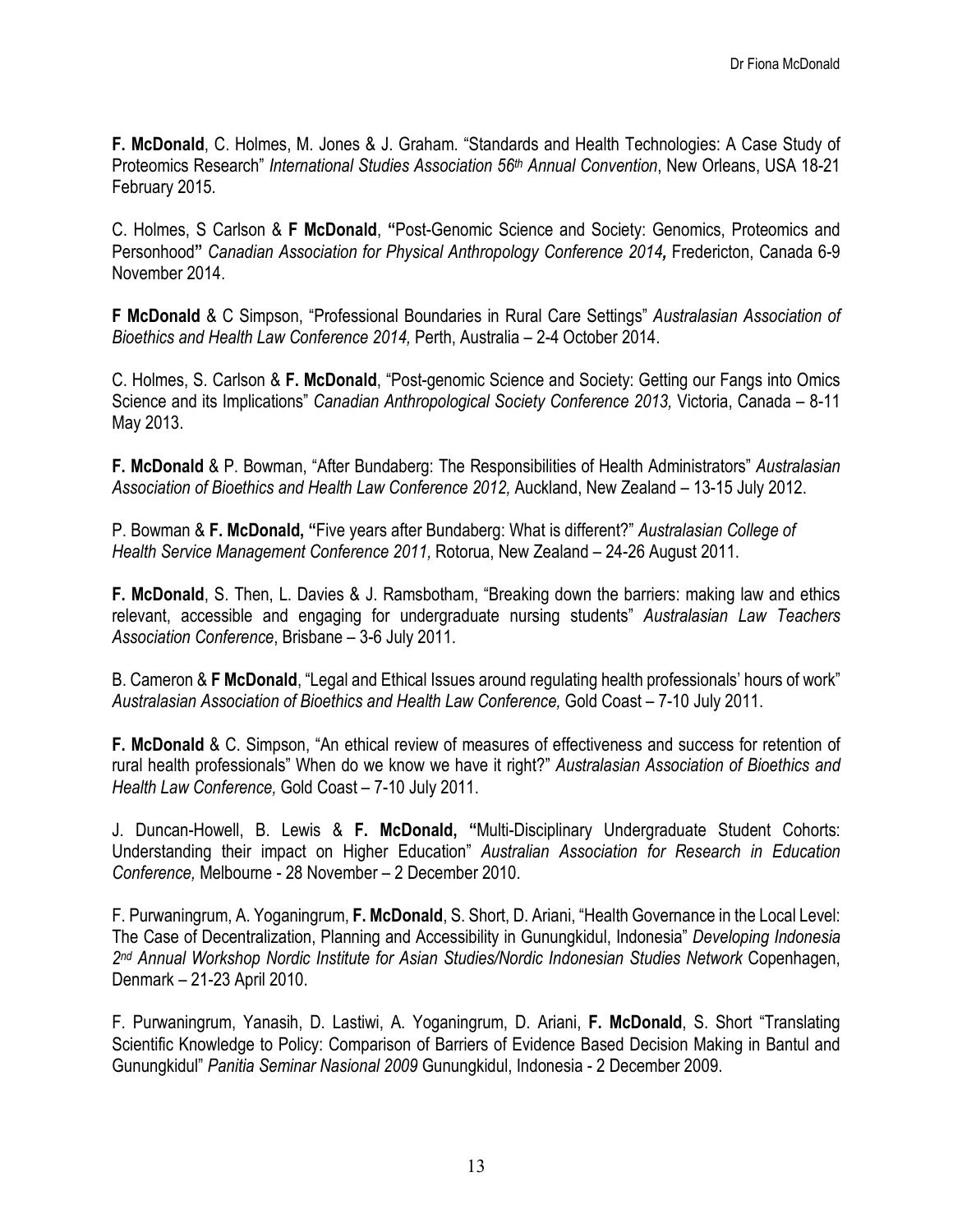Yaniasih, Ratnayani, A. Yoganingrum, D. Ariani, F. Purwaningrum, **F. McDonald**, and Stephanie D. Short, "Sistem Pangan Lokal dan Teknologi Informasi Untuk Meningkatkan Ketahanan Pangan Lokal Di Kabupaten Bantil dan Gunungkidul" [Local Food Systems and Information Technology to Improve Food Security in the Districts of Bantul and Gunungkidul] *Panitia Seminar Nasional 2009* Gunungkidul, Indonesia - 2 December 2009.

J. Duncan-Howell, **F. McDonald** & B. Lewis, "Identity and Disciplinarity: Multi-disciplinary Student Cohorts in Higher Education" *European Conference on Educational Research,* Vienna, Austria - September 28-30 2009.

**F. McDonald**, C. Simpson & F. O'Brien, "Including Organisational Ethics in Policy-making Processes in Healthcare Institutions: A View from Canada" *The Australian Bioethics Association/Australian and New Zealand Institute of Health Law and Ethics 2007 Joint Conference*, Melbourne, Australia – November/December 2007.

**F. McDonald** *et al* "Patient Safety Law: From Systems to Silos" *Canadian Association of Health Services Policy Research Conference 2006,* Vancouver, Canada – September 2006.

**F. McDonald** *et al*, "International Legislative Responses to Patient Safety: A Comparative Assessment" *Patient Safety 2006*, Birmingham, U.K. – February 2006.

**F. McDonald**, "Cuts, Costs and Patient Safety (Or Lack Of)" *Canadian Bioethics Society Conference*, Halifax, Canada – October 2005.

W. Lahey & **F. McDonald**, "International Legislative Responses to Patient Safety: An Assessment" *Canadian Bioethics Society Conference*, Halifax, Canada – October 2005.

C. Simpson, J. Kirby & **F. McDonald**, "Power and Politics in Organizational Ethics Consultation" *2nd International Clinical Ethics Consultation Conference*, Basel, Switzerland – March 2005.

M. Milne & **F. McDonald**, "Beyond the Walls – Tihei Mauriora – The Code of Health and Disability Services Consumers' Rights and Maori" *The Australian and New Zealand Association of Psychiatry, Psychology and the Law Conference*, Auckland, New Zealand - June 2000.

#### **Invited Presentations**

**F McDonald**, "Making Public Health Policy Decisions in Conditions of Uncertainty" *Nova Scotia Health Ethics Network Conference,* Canada – online November 2020.

**F McDonald** & S Duckett, "Does Section 51 (xxiiia) limit politically feasible health policy options today?" Health Law and Ethics Network, Melbourne Law School, University of Melbourne, Australia – 3 September 2019.

**F McDonald** & C Horwell, "Legal and ethical considerations of recommending or distributing facemasks for community protection from ambient air pollution events" Centre for Health Law and Society Seminar Series, La Trobe University, Australia – 2 September 2019.

**F. McDonald**, "Ethical considerations of recommending or distributing facemasks for community protection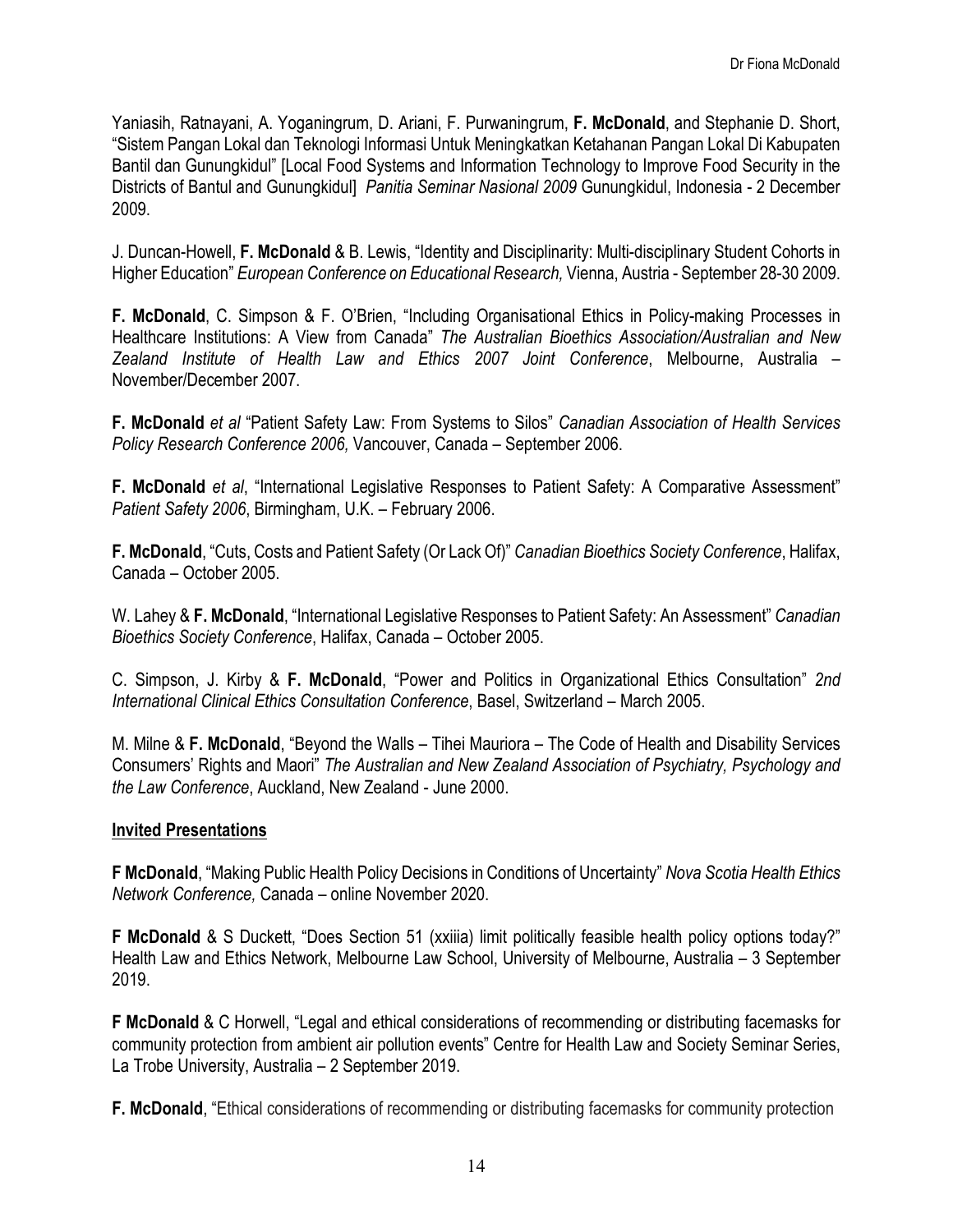from ambient air pollution events" *Social Interpretations and Reactions to Air Pollution Workshop*, Health and Social Theory Research Group, Department of Sociology, Durham University, England – 29 May 2019.

**F McDonald, "**Ethical considerations of recommending or distributing facemasks for community protection from ambient air pollution event" *SCR Lecture,* Van Mildert College, Durham, England – 16 May 2019.

**F McDonald,** "Biobanking and Genomic Research" *South-East Queensland Human Research Ethics Chairs Meeting,* Brisbane, Australia – 13 August 2018.

**F McDonald,** "Getting granular: ethical and legal responsibilities of healthcare leaders and managers" *Australasian College of Health Service Management Breakfast Forum, Queensland Branch,* Brisbane, Australia - 29 August 2018.

**F McDonald,** "Embracing private finance: The Australian system" *Is Two-Tier Private Finance the Future? Private Finance in Canadian Medicare,* Ottawa, Canada – 6-7 April 2018.

**F McDonald,** "Legal implications of the use of social robots in healthcare" *Social robots in healthcare workshop,* Australian Centre for Robotic Vision, Brisbane, Australia – 20 July 2017.

**F. McDonald, "**Involuntary hospitalisation and treatment: The history behind the legal framework" *Royal Australian and New Zealand College of Psychiatrists Section of the History, Philosophy and Ethics of Psychiatry (Queensland branch) Involuntary Treatment Workshop*, Brisbane, Australia – 11 June 2016.

**F. McDonald** & C Simpson "All's Fair in Healthcare? The State of Things in Rural Communities" *Canadian Centre for Ethics in Public Affairs*, Halifax, Canada - 1 December 2015.

**F. McDonald,** "The Legislative Framework of the Australian Health System: Comparisons with Canada" Faculty Seminar, Faculty of Law, Université de Sherbrooke, Sherbrooke Canada - 16 November 2015.

M. Walton, J Merry-Smith, J Healy, **F McDonald**, "Health complaint commissions in Australia: time for a national approach" *22nd Annual Medico Legal Congress 2013* Sydney, Australia – March 2013.

**F. McDonald** & N Hendro, "Beyond our Borders: the opportunities and the challenges" *Australasian Ethics Network Conference 2012,* Brisbane – 15-17 February 2012.

**F. McDonald**, "Regulating Health Professionals' Hours of Work: Legal and Ethical Challenges" *Health Law Institute, Dalhousie University, Health Law and Policy Seminar Series*, Halifax, Canada - 25 November 2011.

N. Hendro & **F. McDonald**, "International Human Research Ethics" *ARMS QLD/NT/PNG Chapter 2011 Professional Development Workshop,* Brisbane – 13 July 2011.

A Yoganingrum, **F McDonald**, F Purwaningrum, D Ariani, & S Short "Evidence-based Decision Making to Strengthen Local Governance: Nutritional Health Interventions" *AIGRP Policy Research Forum* Jakarta, Indonesia 8 December 2009.

**F. McDonald**, "Interdisciplinary and International Research Collaborations" *Indonesian Institute of Science*  Jakarta, Indonesia – 3 June 2009.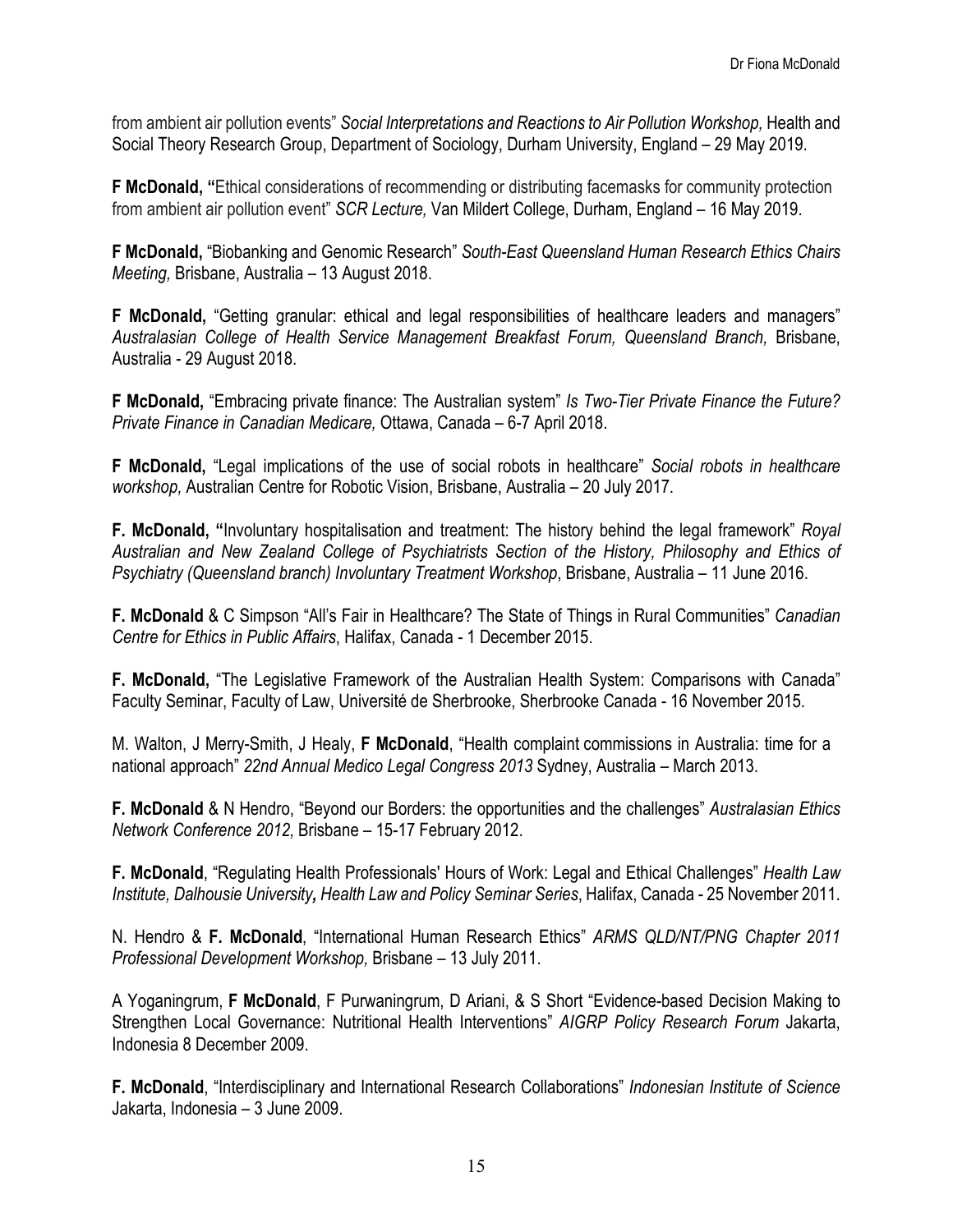**F. McDonald**, "Governance of the Australian Health System" *Islamic University of Indonesia Seminar Series*  Yogyakarta, Indonesia - 1 June 2009.

**F. McDonald**, "Internationally Trained Doctors and the Disciplinary Process" *18th Annual Medico Legal Congress 2009* Sydney, Australia – February 2009.

**F. McDonald**, "Comparative Research Methodology" *QUT Faculty of Law Research Forum* Brisbane, Australia – July 2008.

**F. McDonald**, "Policing Patient Safety: The Criminal Law and Health Care" *Canadian Institutes of Health Research Training Program in Health Law and Policy 5th Annual Colloquium* Halifax, Nova Scotia, Canada – May 2007.

**F. McDonald**, "No-Fault Systems and Medical Malpractice: The New Zealand Experience" *Canadian Bar Association (Nova Scotia) Health Law Section* Halifax, Nova Scotia, Canada – February 2007.

**F. McDonald**, "Patient Safety, Governance and the Law" *Canadian Institutes for Health Research Training Program in Health Law and Policy Colloquium* Toronto, Canada – May 2006.

**F. McDonald,** "International Law Reforms Relating to Patient Safety: Lessons for Canada" *Canadian Bar Association (Nova Scotia) Health Law Section* Halifax, Canada – February 2006.

J. Kirby & **F. McDonald,** "Applying an Ethics Lens to Organizations" *Ethics Committees for Health Services: Vulnerability, Visibility and Vision (Pre-conference Workshop Associated with the Canadian Bioethics Conference)* Halifax, Canada – October 2005.

**F. McDonald,** "Restraints and the Law in Nova Scotia" *Northwoodcare Incorporated,* Halifax, Canada – September 2004.

**F. McDonald,** "Patient Safety, Governance and the Law: A Thesis Overview" *Canadian Institutes for Health Research Institute for Health Services and Policy Research Meeting* Halifax, Canada – September 2004.

**F. McDonald,** "Restraints and the Law in Nova Scotia" *15th Provincial Alzheimers' Conference* Dartmouth, Canada – May 2004.

**F. McDonald,** "A Child's Death Should Not be in Vain: Learning Lessons from Winnipeg and Bristol" *Canadian Institutes of Health Research Training Program in Health Law and Policy Colloquium* Halifax, Canada – May 2004.

**F. McDonald,** "The Student Supervisor Relationship" *Nova Scotia Health Research Foundation Student Grant-Writing Workshop*, Halifax, Canada – September 2003.

**F. McDonald,** "Without Restraint: The Use of Physical and Chemical Restraints in Long-term Care Facilities in New Zealand" *Canadian Institutes of Health Research Training Program in Health Law and Policy Symposium*, Halifax, Canada – May 2003.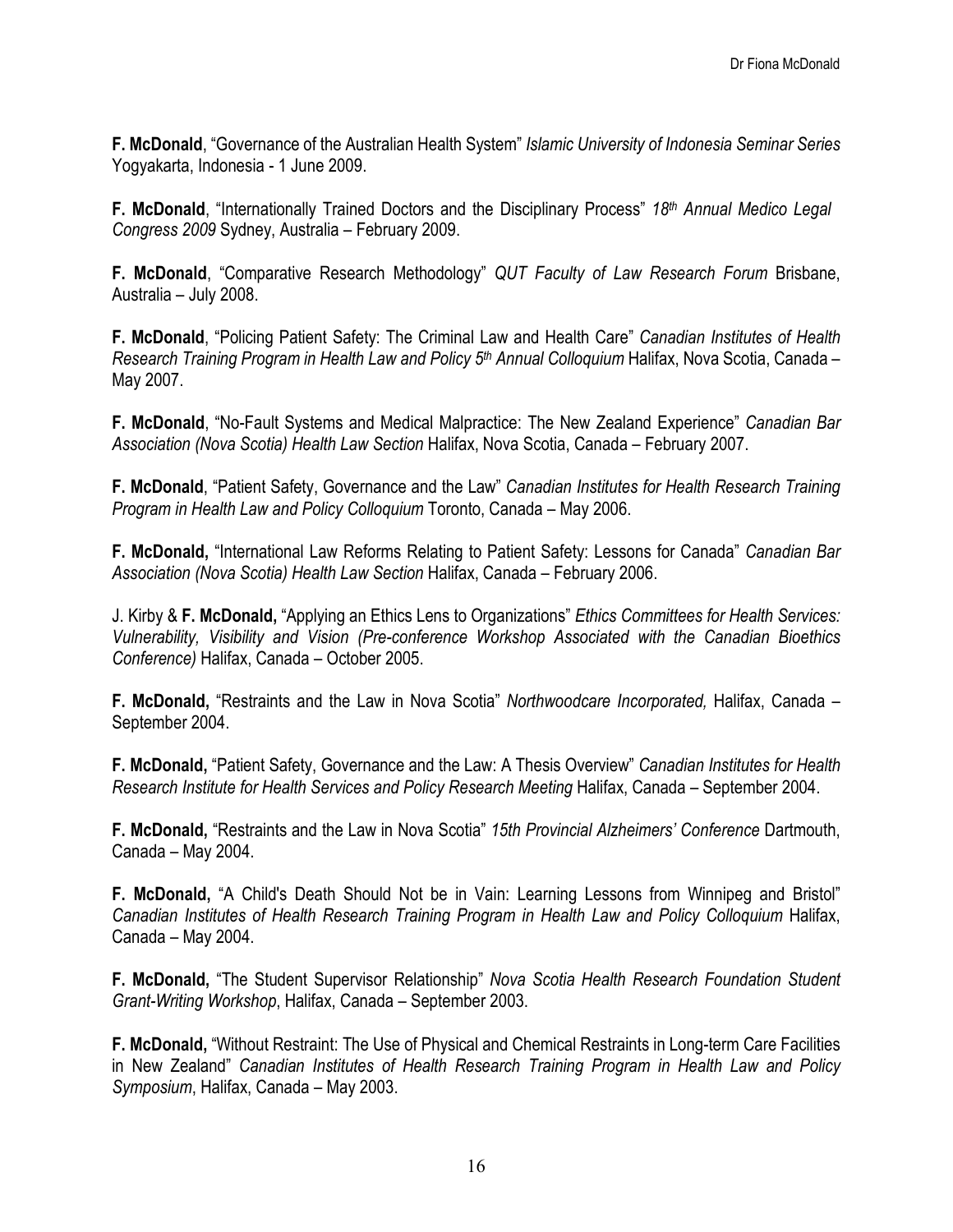**F. McDonald,** "The Use of Restraints in Long-term Care Facilities" *Canadian Institutes for Health Research Institute of Gender and Health, New Investigator and Student Workshop*, Toronto, Canada – October 2003.

**F. McDonald,** "The Code of Health and Disability Services Consumers Rights and the Health and Disability Commissioner's Complaints Management Process" *Accident Compensation Corporation (New Zealand) Lunchtime Seminar*, Wellington, New Zealand – June 2002.

**F. McDonald,** "The Health and Disability Commissioner's Complaints Management Process" *New Zealand Healthcare Complaints Conference*, Hamilton, New Zealand - April 2002.

**F. McDonald,** "The Health and Disability Commissioner's Investigation Process" *Disability Issues Directorate at the New Zealand Ministry of Health,* Wellington, New Zealand - June 2001.

**F. McDonald,** "The Health and Disability Commissioner's Investigation Process and Occupational Therapists" *The New Zealand Association of Occupational Therapists Conference*, Wellington, New Zealand - August 2001.

#### **Dissemination**

**F. McDonald, "**Bushfire smoke, air pollution and the law" ABC Radio National Law Report 4 February 2020 <https://www.abc.net.au/radionational/programs/breakfast/law-report-with-damien-carrick/11926854> https://www.abc.net.au/radionational/programs/lawreport/bushfire-smoke,-air-pollution-and-thelaw/11922820

**F. McDonald** and C. Simpson, "Fireside Chat – Rural Health Care Ethics". Online resource for the Nova Scotia Health Ethics Network:

http://nshen.ca/ethics-resources/fireside-chats/2016/04/01/rethinking-rural-health-ethics/.

**F. McDonald**, "Patient Safety Law: From Silos to Systems" *Eastern Health* St. John's, Canada – March 2006.

**F. McDonald,** "Patient Safety Law: From Silos to Systems" *Capital Health/Canadian Patient Safety Institute*  Edmonton, Canada – March 2006.

**F. McDonald**, "Patient Safety Law: From Silos to Systems" *Health Quality Council of Alberta* Calgary, Canada – March 2006.

**F. McDonald**, "Patient Safety Law: From Silos to Systems" *Saskatchewan Health* Regina, Canada – March 2006.

T. Ward & **F. McDonald,** "Patient Safety Law: From Silos to Systems" *Canadian Patient Safety Institute Board of Directors/Manitoba Patient Safety Institute (and invited guests)* Winnipeg, Canada – March 2006.

**F. McDonald** *et al*, "Patient Safety Law: From Silos to Systems" *Nova Scotia Healthcare Safety Advisory Committee* Halifax, Canada – March 2006.

#### **Posters**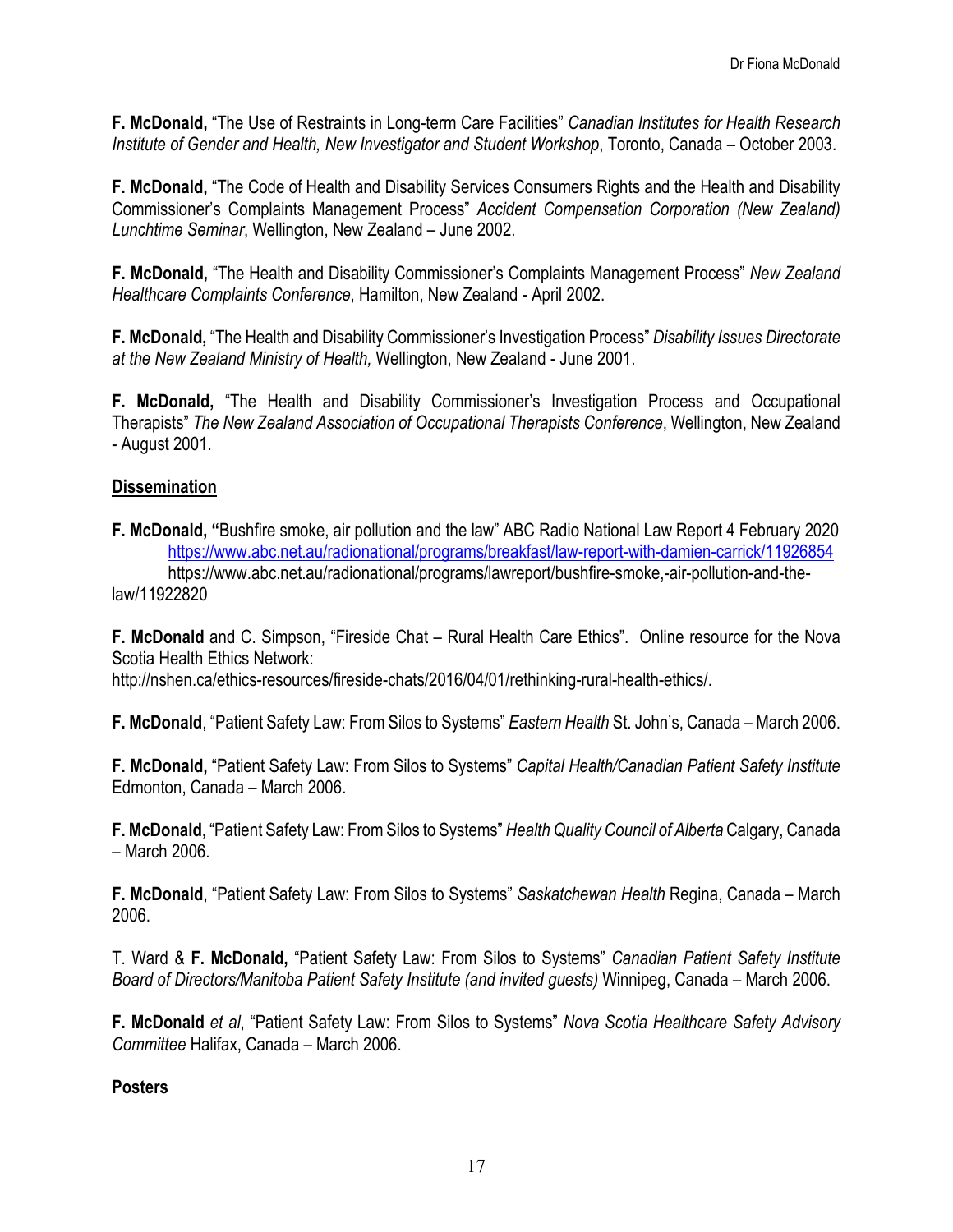**F. McDonald** & C Horwell, "*Legal issues associated with the provision of personal protective interventions (facemasks) to reduce exposure to ash during eruptions*" Cities on Volcanoes 11, Crete, Greece – 12-17 June 2022.

**F. McDonald**, CJ. Horwell, R. Wecker, L. Dominelli, M. Loh, R. Kamanyire, C. Ugarte, D. Ferdiwijaya " *Ethical considerations of recommending or distributing facemasks for community protection from air pollution events: an organizational perspective*" Resistance is in the Air (Etats Generaux de l'Air de Bruxelles), Brussels, Belgium – 25-26 April 2019.

**F McDonald**, CJ Horwell, R Wecker, L Dominelli, M Loh, R Kamanyire, C Ugarte, D Ferdiwijaya " *Ethical considerations of recommending or distributing facemasks for community protection from air pollution events: an organizational perspective*" Better Air Quality Conference, Kuching, Malaysia – 14-16 November 2018.

C Horwell, **F McDonald**, E Wojkowska L Dominelli, "*A critical shift in approaches to community respiratory protection during the Agung crisis*" Cities on Volcanoes Meeting 10, Naples, Italy – 2-7 September 2018.

**F McDonald**, CJ Horwell, R Wecker, L Dominelli, M Loh, R Kamanyire, C Ugarte, D Ferdiwijaya " *Ethical considerations of recommending or distributing facemasks for community protection from air pollution events: an organizational perspective*" Canadian Bioethics Society Conference 2018*,* Halifax, Canada – 23-25 May 2018.

M. Jones, C. Holmes, **F. McDonald**, J. Graham, "*Measuring Success a Priori? The Regulation of Research by Translational Tensions"* Human Proteome Organization 13th Annual World Congress, Madrid, Spain, 5-8 October 2014.

C. Holmes, M. Jones, **F. McDonald**, J. Graham, "*Proteomics Science & Society: The Role of Knowledge Translation in moving towards clinical applications"* 18th Australasian Proteomics Conference, Lorne, Australia 7<sup>th</sup> February - 10<sup>th</sup> February 2013.

C. Holmes, M. Jones, **F. McDonald**, J. Graham, "*Proteomics Science & Society: The Role of Knowledge Translation in moving towards clinical applications"* Human Proteome Organization 11th Annual World Congress, Boston, United States, 9-13 September 2012.

A. Yoganingrum, H. Subagyo, F. Purwaningrum, D. Ariani, **F. McDonald**, S. Short "Pengembangan Desentralisasi Sistem Informasi Gizi Masyarakat yang Efektif dan Berkelanjutan di Bantul dan Gunungkidul" *Panitia Seminar Nasional 2009* Gunungkidul, Indonesia 2 December 2009.

**F. McDonald**, "Lessons from Pediatric Cardiac Surgery in Canada and the U.K." *Patient Safety 2006*  Birmingham, U.K. – February 2006.

**F. McDonald** *et al*. "International Legislative Responses to Patient Safety: An Assessment" *Halifax Five: The Canadian Healthcare Safety Symposium* Calgary, Canada – October 2005.

#### **7. Research Grants**

# **External**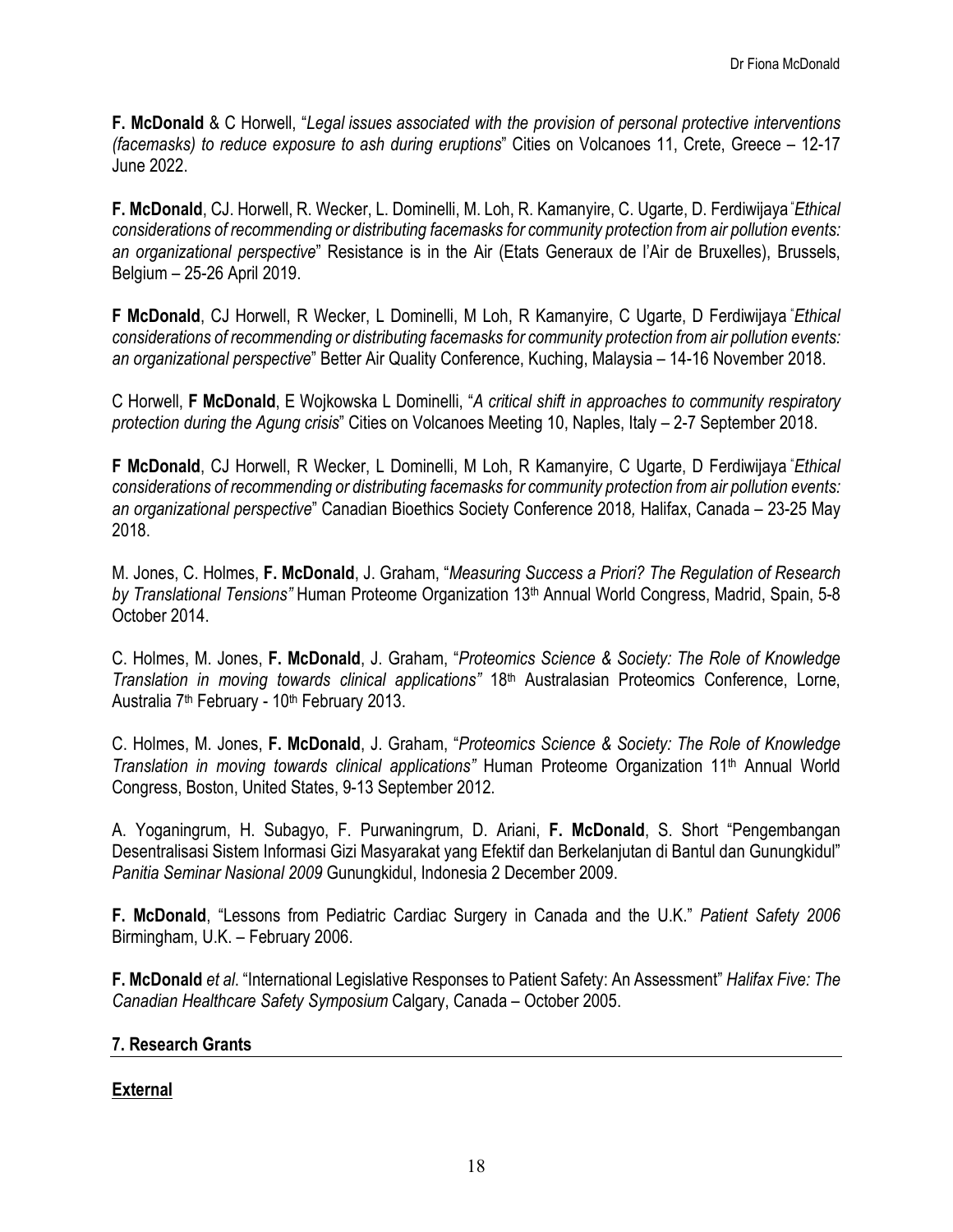**Medical Research Council (UK) Global Challenges Research Fund** (2021-2024) £1.21 million. *Factors affecting childhood exposures to urban particulates*. (Horwell, Covey, McDonald, Pelupessy, Dhimal, Sagala, Sofyan, Suroso, Cowie, Loh, Galea et al (**McDonald,** international collaborator)).

**Queensland Genomics Health Alliance** (2017-2019) \$480,000 *Implementation of Genomics into Queensland Healthcare: ethical, legal and social implications and policy challenges* (N Waddell, QIMR Berghofer Medical Research Institute, (B Bennett QUT, J Devereux, The University of Queensland, **F McDonald**, D Butler, T Cockburn, A Daly, A McGee, M Rimmer, M Smith, S Then, M Brown, J Jacobs, J McGaughran, D Whiteman, G Pratt, K Hussey, D Morrison, X Li, S Bronitt, L Connelly, K Nichols, J Lamont, D Rowell, A Crowden, J Savulescu, A Newson, M Otlowski, D Nicol, N Stepanov, E Kowal).

**Australian Research Council** (2017-2021) \$4,172,156 *Australian Research Council Training Centre in Additive Biomanufacturing* (Hutmacher, Wallace, Brandt, Iqbal, Choong, Klein, Xiao, Yarlgadda, Woodruff, Beirne, Leary, Di Bella, Wu, Thompson, Lim, Pang, Kron, Kennedy, **McDonald** (CI), Fox, Pahoff, et al).

**Canadian Institutes for Health Research Operating Grant** (2015-2018) \$324,447(CD) *Comparative Evaluation of Canada's Two Tier Health Care and Its Relationship to Wait Times*. (C Flood, University of Ottawa, M. Stabile, S. Duckett and S Thomas). (**F McDonald** (international collaborator)).

**National Health and Medical Research Council** (2013-2018) \$2.5 million *Centre for Research Excellence in End-of-Life Care*, (P Yates, G Mitchell, D. Currow, K. Eagar, H. Edwards, G. Gardner, L. Willmott, A. Bonner, R. Clark, J Tieman, (CIs), McCaffrey, Johnson, Beattie, McCarthy, Broom, White, **McDonald**  (Associate Investigators)).

**Canadian Institutes for Health Research Operating Grant** (2011-2015) \$442,066 (CD) *Articulating Standards: translating the practices of standardizing health technologies* (J. Graham, Dalhousie University (PI), R. Darnell, University of Western Ontario, C. Holmes, St Francis Xavier University; M. Jones, Dalhousie University, and **F. McDonald**, Queensland University of Technology).

**Canadian Institutes of Health Research Meetings, Planning and Dissemination Grant: Health Services and Policy Research** (2010) \$17,000 (CD) *Articulating Standards and Practices of Health Regulation: A Grant Writing Workshop* (J. Graham (P.I), R Darnell, C Holmes, M Jones, **F McDonald**, V Ozdemir, C. Stephens).

**Australia Indonesia Governance Research Partnership** (2009) \$61,720 *Evidence-Based Decision Making to Reform Governance at the District Level: The Case of Nutritional Policies, Programs and Interventions in Bantul and Gunungkidul* (**F. McDonald** & A. Yoganingrum (PIs), F. Purwaningrum, D. Ariani)

#### **Internal**

**ACHLR Collaborative Research Grant** (2021) \$12,848.00 Rural health ethics: developing a scale to measure moral distress (F McDonald, K White, D Duthie, C Malatzky, R Franklin, R Strasser, S Strasser, B Gray, J Whitehead).

**Institute for Future Environments (QUT) Catapult Funding** (2017) \$51,002.00 *Steps towards a legal framework for high levels of autonomy in field robotics.* (B Bennett, T Perez, A Daly, A Rakotonirainy (CIs) D Butler, P Corke, **F McDonald**, T Cockburn, K Devitt, M Milford (AIs)).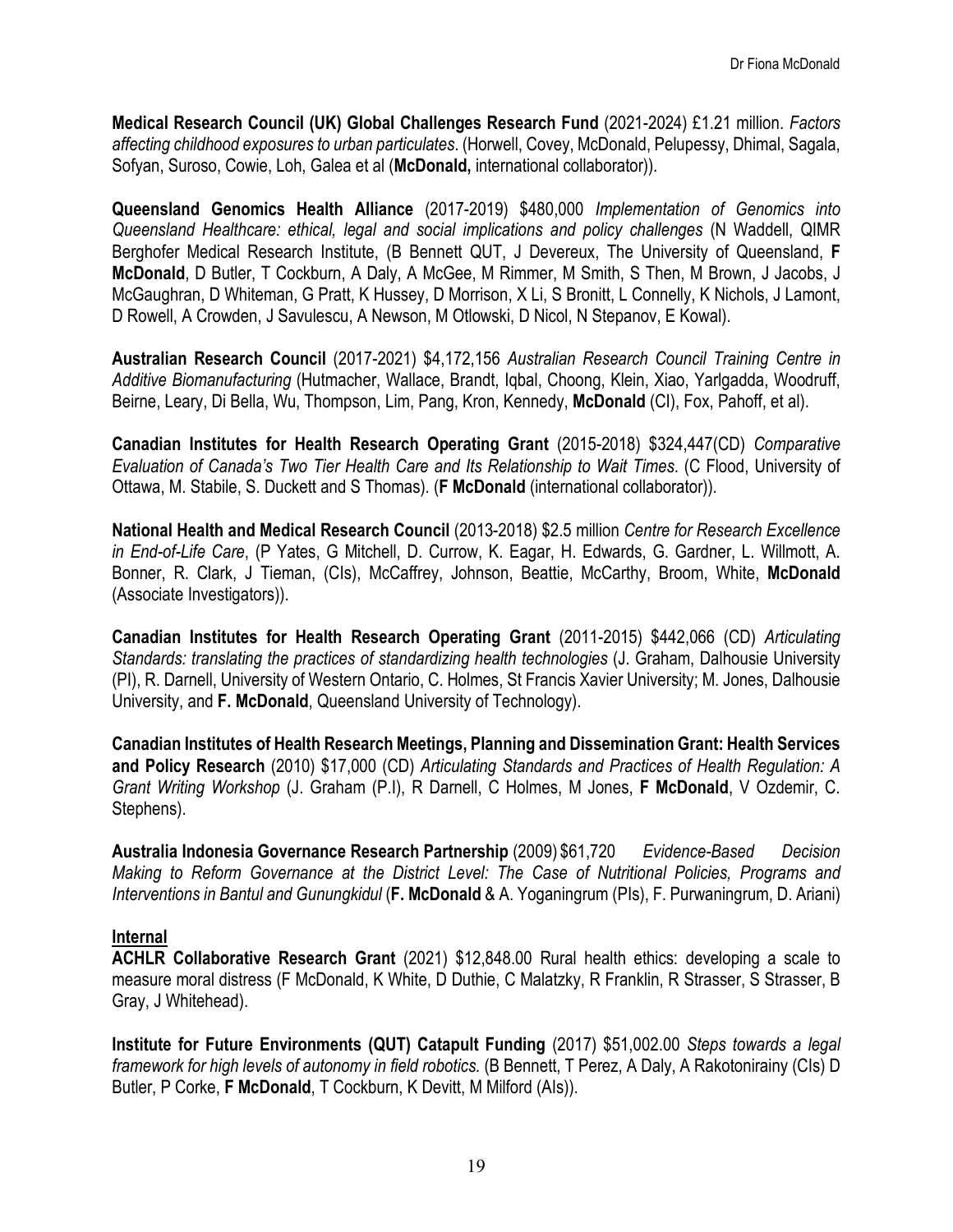**Women in Research Grant Scheme, Queensland University of Technology** (2017) \$9608.00 *A values analysis of rural health policy in Australia* (**F. McDonald**).

**ACHLR-IHBI Grant Scheme, Queensland University of Technology** (2016-2017) \$14,210.00 *Acceptability and feasibility of the World Health Organization's recommendation for a Local Government 'Health in All Policies' regulatory approach in the regional Queensland context* (L Baldwin, M Fleming, **F McDonald** & B Bennett).

**QUT Early Career Research Award** (2008) \$9,867 *Disciplinary Determinations on Complaints Against Doctors: A Pilot Project* (**F McDonald**)

#### **8. Research Consultancies**

**Canadian Medical Association** (2020) \$15,000 Health professional regulation in Australia (**F McDonald**).

**Manitoba Health** (2006) \$12,000.00 An overview of health professional regulation in seven jurisdictions. (**F McDonald**)

**The Conference Board of Canada** (2006) \$1,500.00 An overview of the legislative and regulatory environment for health professionals in New Zealand, particularly in regard to team-based practice (**F McDonald**)

#### **9. Teaching**

#### **Lecturing**

| <b>Title</b>          |         |     |               | <b>Date</b> | <b>Extent</b>        | Institution |
|-----------------------|---------|-----|---------------|-------------|----------------------|-------------|
| Health<br>(PG)        | Law     | and | <b>Ethics</b> | Sem 2 2021  | 14 hours of lectures | QUT         |
| Health<br>(PG)        | Law     | and | <b>Ethics</b> | Sem 1 2021  | 14 hours of lectures | QUT         |
| Health<br>(PG)        | Law     | and | <b>Ethics</b> | Sem 2 2020  | 14 hours of lectures | QUT         |
| <b>Health</b><br>(PG) | Law     | and | <b>Ethics</b> | Sem 1 2020  | 14 hours of lectures | QUT         |
| Health<br>(PG)        | Law and |     | <b>Ethics</b> | Sem 2 2019  | 14 hours of lectures | QUT         |
| Health<br>(PG)        | Law     | and | <b>Ethics</b> | Sem 1 2019  | 16 hours of lectures | QUT         |
| Health<br>(PG)        | Law     | and | <b>Ethics</b> | Sem 1 2019  | 16 hours of lectures | QUT         |
| Health<br>(PG)        | Law     | and | <b>Ethics</b> | Sem 2 2018  | 20 hours of lectures | QUT         |
| Health<br>(PG)        | Law     | and | <b>Ethics</b> | Sem 1 2018  | 11 hours of lectures | QUT         |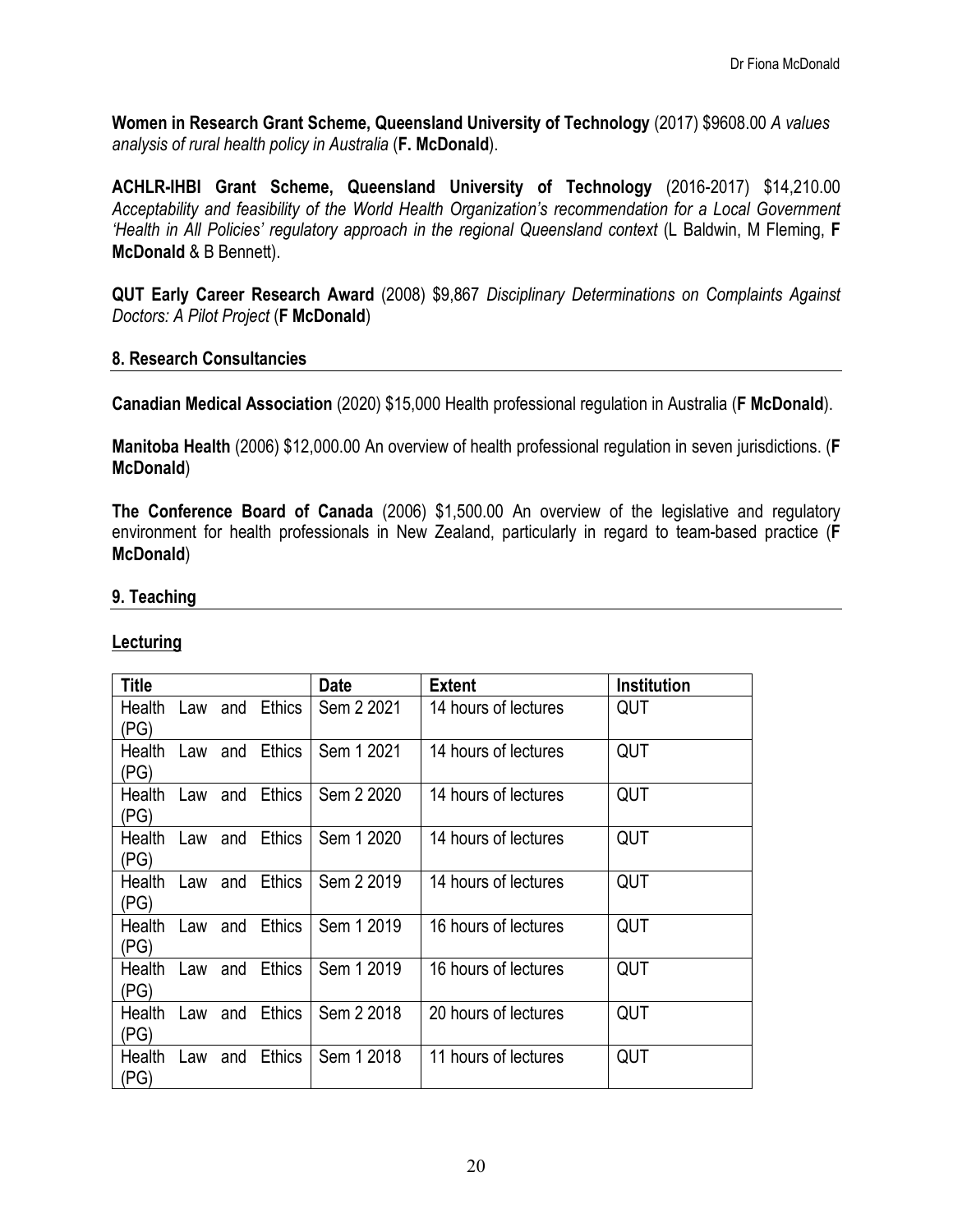| (PG)                                         |         |                             | Health Law and Ethics   Sem 2 2017  | 11 hours of lectures                        | QUT        |
|----------------------------------------------|---------|-----------------------------|-------------------------------------|---------------------------------------------|------------|
| Care (UG)                                    |         |                             | Ethics, Law and Health   Sem 2 2016 | 3x2 hour lectures                           | QUT        |
| (PG)                                         |         | Health Law and Ethics       | Sem 2 2016                          | 18 hours of lectures                        | QUT        |
| (PG)                                         |         | Health Law and Ethics       | Sem 1 2016                          | 18 hours of lectures                        | QUT        |
| Care (UG)                                    |         |                             | Ethics, Law and Health   Sem 1 2015 | 2 x 2 hour lecture                          | <b>QUT</b> |
| <b>Health Law and Ethics</b>                 |         |                             | Sem 1 2015                          | 8 hours of lectures                         | <b>QUT</b> |
| Care                                         |         |                             | Ethics, Law and Health   Sem 2 2014 | 3 x 2 hour lectures                         | QUT        |
| (PG)                                         |         | Health Law and Ethics       | Sem 2 2014                          | 10 hours of lectures                        | QUT        |
| Care                                         |         | Ethics, Law and Health      | Sem 1 2014                          | $5 \times 2$ hour lectures $(+$<br>repeats) | QUT        |
| Care                                         |         |                             | Ethics, Law and Health   Sem 2 2013 | 3 x 2 hour lectures                         | QUT        |
| (PG)                                         |         | Health Law and Ethics       | Sem 2 2013                          | 16 hours                                    | QUT        |
| Care                                         |         | Ethics, Law and Health      | Sem 1 2013                          | $5 \times 2$ hour lectures (+<br>repeats)   | QUT        |
| Care                                         |         |                             | Ethics, Law and Health   Sem 2 2012 | 10 hours lectures                           | QUT        |
| Care                                         |         | Ethics, Law and Health      | Sem 1 2012                          | 5 x 2 hour lectures                         | QUT        |
| Care                                         |         | Ethics, Law and Health      | Sem 1 2011                          | 2 x 2 hour lectures                         | <b>QUT</b> |
| (PG)                                         |         |                             | Health Law and Ethics   Sem 2 2011  | 16 hours of lectures                        | QUT        |
| Care                                         |         |                             | Ethics, Law and Health   Sem 1 2010 | 2 x 2 hour lectures                         | QUT        |
| (PG)                                         |         | Health Law and Ethics       | Sem 2 2010                          | 22 hours of lectures                        | QUT        |
| Health Law and Ethics for<br>Medical<br>(PG) |         | Administrators              | Sem 2 2010                          | 24 hours of lectures                        | QUT        |
| Ethics, Law and Health<br>Care               |         |                             | Sem 1 2010                          | 2 x 2 hour lectures                         | QUT        |
| Health<br>(PG)                               | Law and | Ethics                      | Sem 2 2009                          | 22 hours of lectures                        | QUT        |
| Health Law and Ethics for<br>Medical<br>(PG) |         | Administrators              | Sem 1 2009                          | 24 hours of lectures                        | QUT        |
|                                              |         | Select Issues in Torts (UG) | Sem. 1 2009                         | 6 x 2 hr lectures                           | QUT        |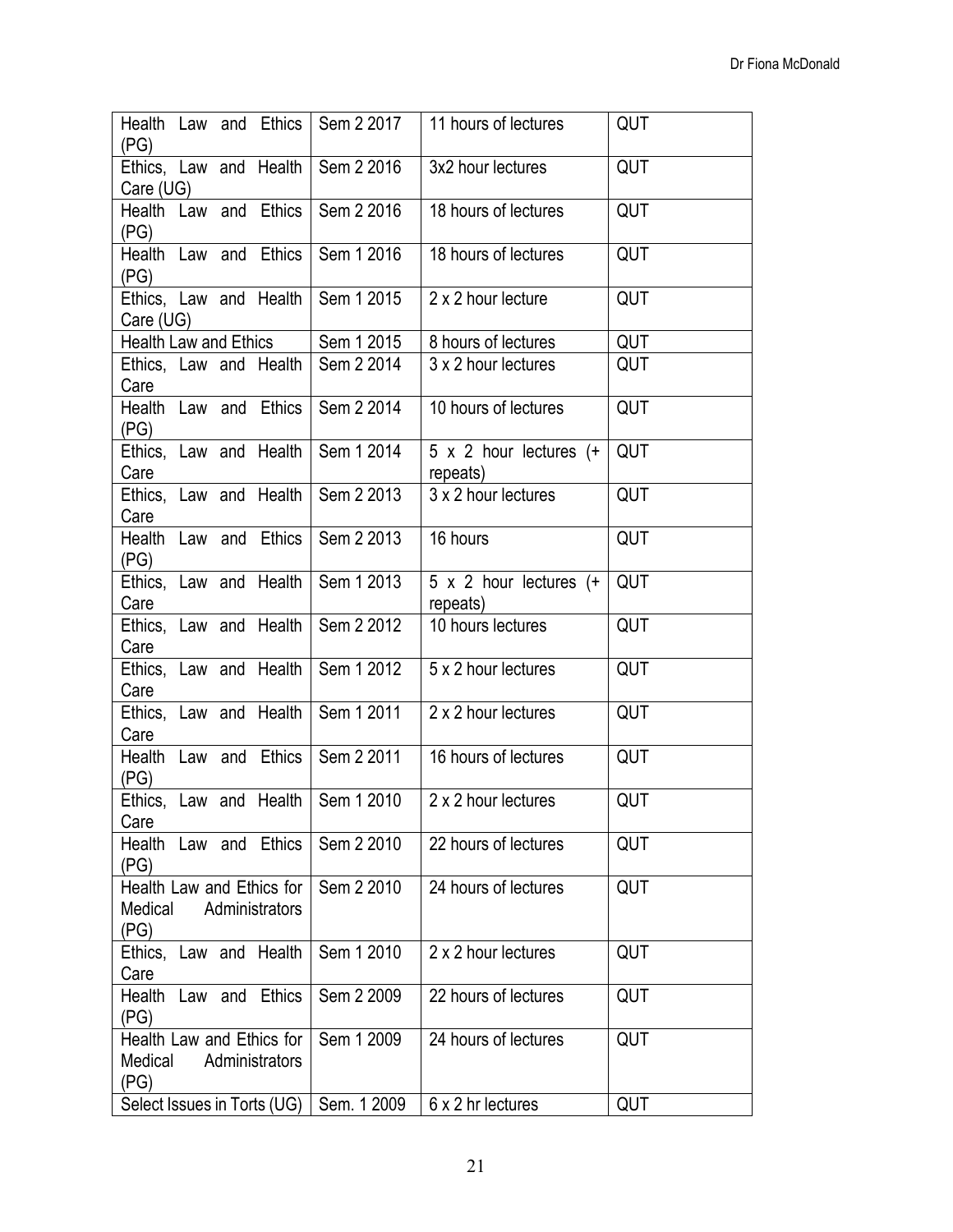# **Tutor**

| <b>Title</b>                | <b>Date</b> | <b>Institution</b>            |
|-----------------------------|-------------|-------------------------------|
| Ethics, Law and Health Care | Sem 1 2015  | QUT                           |
| Ethics, Law and Health Care | Sem 2 2014  | QUT                           |
| Ethics, Law and Health Care | Sem 2 2013  | QUT                           |
| Ethics, Law and Health Care | Sem 1 2013  | <b>QUT</b>                    |
| Ethics, Law and Health Care | Sem 1 2012  | <b>QUT</b>                    |
| Administrative Law          | Sem 1 2012  | QUT                           |
| Ethics, Law and Health Care | Sem 1 2011  | QUT                           |
| Ethics, Law and Health Care | Sem 2. 2009 | School of Humanities, QUT     |
| Administrative Law          | Sem. 2 2009 | QUT                           |
| Select Issues in Torts      | Sem. 1 2008 | QUT                           |
| Select Issues in Torts      | Sem. 2 2007 | QUT                           |
| Administrative Law          | Sem. 2 2007 | QUT                           |
| Health Law for Non-Lawyers  | Sem. 1 2006 | School of Health<br>Sciences, |
|                             |             | <b>Dalhousie University</b>   |

# **Coordination**

| <b>Title</b>                      | Date       | <b>Student Numbers</b> | <b>Institution</b> |
|-----------------------------------|------------|------------------------|--------------------|
| Health Law and Ethics (PG)        | Sem 2 2021 | 24                     | <b>QUT</b>         |
| Health Law and Ethics (PG)        | Sem 1 2021 | 28                     | <b>QUT</b>         |
| Health Law and Ethics (PG)        | Sem 122020 | 30                     | <b>QUT</b>         |
| Health Law and Ethics (PG)        | Sem 1 2020 | 46                     | <b>QUT</b>         |
| Independent Research Project (UG) | Sem 1 2020 | 22                     | QUT                |
| Health Law and Ethics (PG)        | Sem 1 2020 | 31                     | QUT                |
| Health Law and Ethics (PG)        | Sem 2 2019 | 41                     | QUT                |
| Health Law and Ethics (PG)        | Sem 1 2019 | 37                     | QUT                |
| Health Law and Ethics (PG)        | Sem 2 2018 | 59                     | QUT                |
| Health Law and Ethics (PG)        | Sem 1 2018 | 50                     | QUT                |
| Health Law and Ethics (PG)        | Sem 2 2017 | 58                     | <b>QUT</b>         |
| Health Law and Ethics (PG)        | Sem 1 2017 | 43                     | QUT                |
| Health Law and Ethics (PG)        | Sem 2 2016 | 56                     | QUT                |
| Health Law and Ethics (PG)        | Sem 1 2016 | 54                     | QUT                |
| Health Law and Ethics (PG)        | Sem 1 2015 | 50                     | <b>QUT</b>         |
| Ethics, Law and Health Care       | Sem 2 2014 | 225                    | <b>QUT</b>         |
| Health Law and Ethics (PG)        | Sem 2 2014 | 40                     | QUT                |
| Ethics, Law and Health Care       | Sem 1 2014 | 460                    | QUT                |
| Ethics, Law and Health Care       | Sem 2 2013 |                        | QUT                |
| Health Law and Ethics (PG)        | Sem 2 2013 |                        | QUT                |
| Ethics, Law and Health Care       | Sem 1 2013 |                        | QUT                |
| Ethics, Law and Health Care       | Sem 1 2012 |                        | <b>QUT</b>         |
| Ethics, Law and Health Care       | Sem 1 2011 | 350                    | QUT                |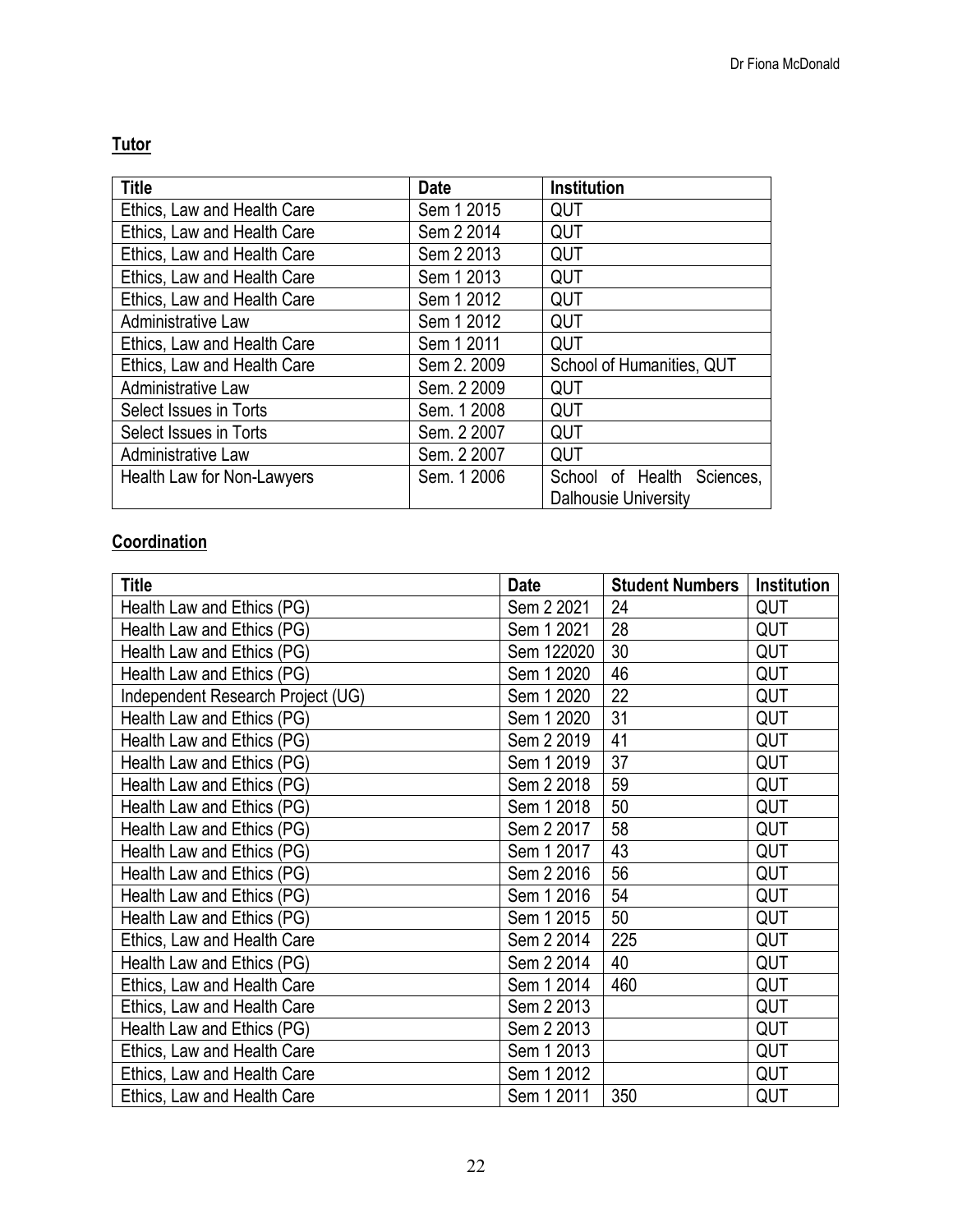| Health Law and Ethics (PG)                            | Sem 1 2011                | 20  | QUT |
|-------------------------------------------------------|---------------------------|-----|-----|
| Health Law and Ethics (PG)                            | Sem 2 2010                | -31 | QUT |
| Ethics, Law and Health Care                           | Sem. 2 2010               | 350 | QUT |
| Administrative Law (UG) (external students only)      | Sem. 1 2010   120         |     | QUT |
| Health Law and Ethics (PG)                            | Sem. 2 2009   20          |     | QUT |
| Health Law and Ethics for Medical Administrators (PG) | Sem. 1 2009               | 13  | QUT |
| Select Issues in Torts (UG)                           | Sem. 2 2009   120 approx. |     | QUT |

# **Guest Lecturing**

| <b>Title</b>                                            | <b>Date</b> | <b>Extent</b>    | Institution                    |
|---------------------------------------------------------|-------------|------------------|--------------------------------|
| Pharmacist Prescribing (UG)                             | Sem 2 2021  | 1 hour           | QUT                            |
| Leadership in Health Management (PG)                    | Sem 2 2021  | 1.5 hours        | QUT                            |
| Introduction to Quality Management in                   | Sem 1 2021  | 1.5 hours        | QUT                            |
| Health (PG)                                             |             |                  |                                |
| Systems of Quality and Safety in Health Care<br>(PG)    | Sem 1 2021  | 2 hours          | QUT                            |
| Health Care Delivery and Reform (PG)                    | Sem 1 2021  | 1 hour           | QUT                            |
| Leadership in Disaster Management (PG)                  | Sem 2 2020  | 3 hours          | QUT                            |
| Leadership in Health Management (PG)                    | Sem 2 2020  | 1.5 hours        | QUT                            |
| Health Care Delivery and Reform (PG)                    | Sem 2 2020  | 1.5 hours        | QUT                            |
| Introduction to Quality Management in<br>Health (PG)    | Sem 1 2020  | 1.5 hours        | QUT                            |
| Systems of Quality and Safety in Health Care<br>(PG)    | Sem 1 2020  | 2 hours          | QUT                            |
| Health Care Delivery and Reform (PG)                    | Sem 1 2020  | 1 hour           | QUT                            |
| Leadership in Disaster Management (PG)                  | Sem 2 2019  | 1 hour           | QUT                            |
| Health Care Delivery and Reform (PG)                    | Sem 2 2019  | 1 hour           | QUT                            |
| Leadership in Health Management (PG)                    | Sem 2 2019  | 1.5 hours        | QUT                            |
| Australian Health Care Systems (UG)                     | Sem 1 2019  | 1 hour           | QUT                            |
| Health Care Delivery and Reform (PG)                    | Sem 1 2019  | 1 hour           | QUT                            |
| Introduction to Quality Management in<br>Health (PG)    | Sem 1 2019  | 1.5 hours        | QUT                            |
| Systems of Quality and Safety in Health Care<br>(PG)    | Sem 1 2019  | 2 hours          | QUT                            |
| Health Care Delivery and Reform (PG)                    | Sem 2 2018  | 1 hour           | QUT<br>(for<br>Metro<br>North) |
| Leadership of Quality and Safety in Health<br>Care (PG) | Sem 2 2018  | 1.5 hours        | QUT                            |
| Leadership in Health Management (PG)                    | Sem 2 2018  | 1 hour           | QUT                            |
| Health Care Delivery and Reform (PG)                    | Sem 1 2018  | 1 hour           | QUT                            |
| Introduction to Quality Management in<br>Health (PG)    | Sem 1 2018  | 1.75 hours hours | QUT                            |
| Systems of Quality and Safety in Health Care<br>(PG)    | Sem 1 2018  | 2 hours          | QUT                            |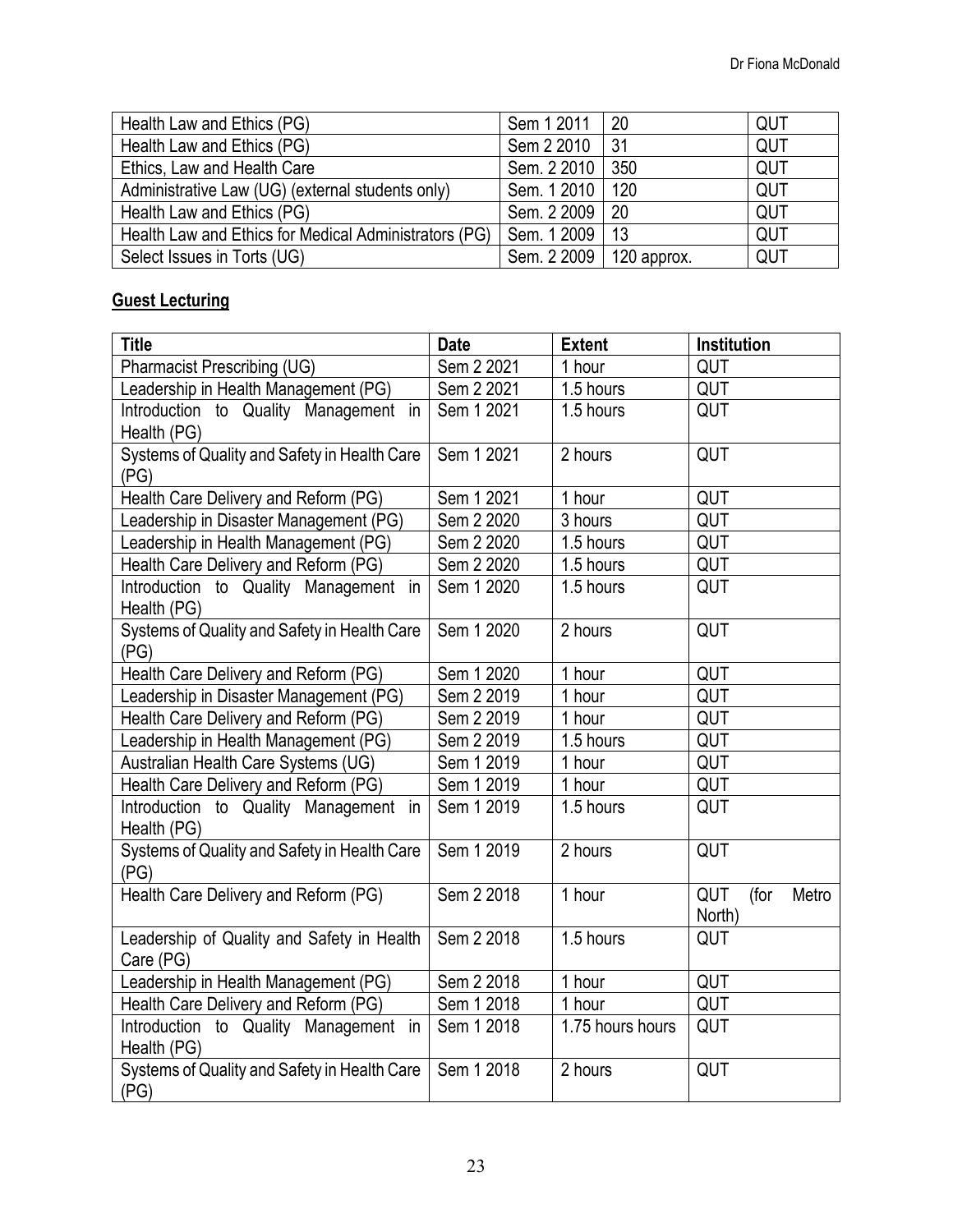| Leadership in Health Management (PG)                 | Sem 2 2017       | 1 hour                 | QUT                |
|------------------------------------------------------|------------------|------------------------|--------------------|
| Conception, Birth and the Law (PG)                   | Sem 2 2017       | 2 hours                | QUT                |
| Leadership of Quality and Safety in Health           | Sem 2 2017       | 1.5 hours              | QUT                |
| Care (PG)                                            |                  |                        |                    |
| Introduction to Quality Management in                | Sem 1 2017       | 2 hours                | QUT for Australian |
| Health (PG)                                          |                  |                        | Army               |
| Leadership in Disaster Management (PG)               | Sem 2 2016       | 1 hour                 | QUT                |
| Leadership in Health Management (PG)                 | Sem 2 2016       | $\overline{1.5}$ hours | QUT                |
| Leadership of Quality and Safety in Health           | Sem 2 2016       | 1.5 hours              | QUT                |
| Care (PG)                                            |                  |                        |                    |
| Australian Health Care Systems (UG)                  | Sem 1 2016       | 2 hours                | QUT                |
| Introduction to Quality Management in                | Sem 1 2016       | 1.5 hours              | QUT                |
| Health (PG)                                          |                  |                        |                    |
| Systems of Quality and Safety in Health Care<br>(PG) | Sem 1 2016       | 1 hour                 | QUT                |
| Health Care Delivery and Reform (PG)                 | Sem. 1 2016      | 1 hour                 | QUT                |
| Australian Health Care Systems (UG)                  | Sem 1 2015       | 2 hours                | QUT                |
| Introduction to Quality Management in                | Sem 1 2015       | 2 hours                | QUT                |
| Health (PG)                                          |                  |                        |                    |
| Systems of Quality and Safety in Health Care         | Sem 1 2015       | 2 hours                | QUT                |
| (PG)                                                 |                  |                        |                    |
| Health Care Delivery and Reform (PG)                 | Sem 1 2015       | 1 hour                 | QUT                |
| Leadership in Health Management (PG)                 | Sem 2 2014       | 1 hour                 | QUT                |
| Leadership of Quality and Safety in Health           | Sem 2 2014       | 1.5 hours              | QUT                |
| Care (PG)                                            |                  |                        |                    |
| professionals prescribing<br>Allied<br>Health        | Sem 2 2014       | 1 hour                 | QUT                |
| training program (PG)                                |                  |                        |                    |
| Leadership in Disaster Management (PG)               | Sem 2 2014       | 1 hour                 | QUT                |
| Law, Ethics and Disasters                            | <b>June 2014</b> | 2 hours                | QUT                |
| Law, Ethics and Disasters                            | August 2014      | 1.5 hours              | QUT                |
| Health Care Delivery and Reform (PG)                 | Sem 1 2014       | 1 hour                 | QUT                |
| MBBS1 (UG)                                           | Sem 1 2014       | 2 hours (repeat)       | UQ                 |
| Clinical<br>Consent to Treatment<br>and              | Sem 1 2014       | 2 hours                | QUT                |
| Negligence (PG)                                      |                  |                        |                    |
| Introduction to Quality Management in                | Sem 1 2014       | 2 hours                | QUT                |
| Health (PG)                                          |                  |                        |                    |
| Australian Health Care Systems (PG)                  | Sem 1 2014       | 2 hours                | QUT                |
| Health Care Delivery and Reform (PG)                 | Sem 1 2014       | 1 hour                 | QUT                |
| Systems of Quality and Safety in Health Care<br>(PG) | Sem 1 2014       | 2 hours                | QUT                |
| Health Care Delivery and Reform (PG)                 | Sem 1 2013       | 1 hour                 | QUT                |
| Australian Health Care Systems (UG)                  | Sem 1 2013       | 2 hours                | QUT                |
| MBBS1 (UG)                                           | Sem 1 2013       | 2 hours                | UQ                 |
| Health Care Delivery and Reform (PG)                 | Sem 1 2013       | 1 hour                 | QUT                |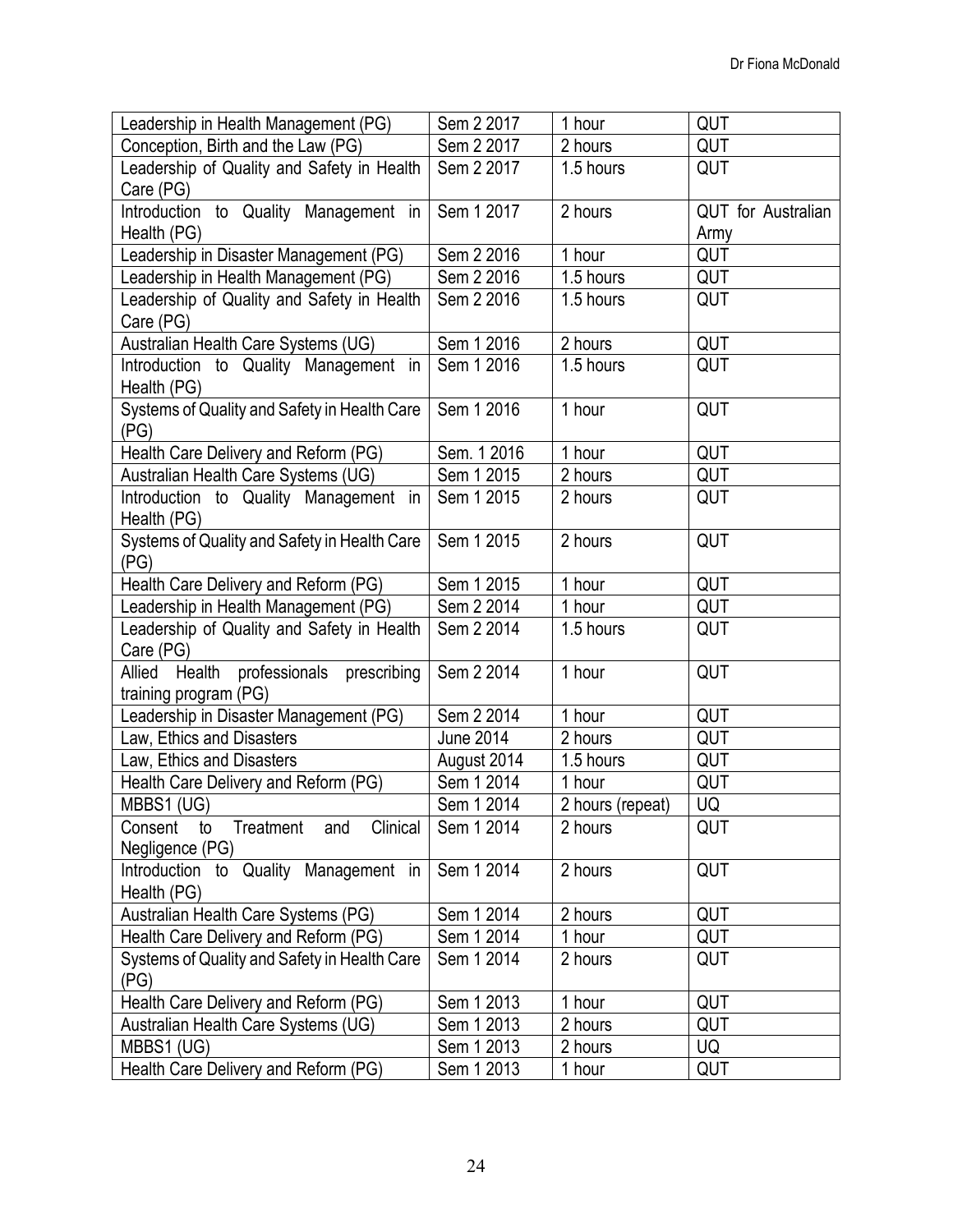| Introduction to Quality Management in<br>Health Care (PG)        | Sem 1 2013                         | 2 hours                         | QUT       |
|------------------------------------------------------------------|------------------------------------|---------------------------------|-----------|
| Systems of Quality and Safety in Health Care<br>(PG)             | Sem 1 2013                         | 2 hours                         | QUT       |
| Leadership in Disaster Management (PG)                           | Sem 2 2013                         | 2 hours                         | QUT       |
| Treatment<br>Clinical<br>Consent<br>and<br>to<br>Negligence (PG) | Sem 1 2012                         | 4 hours                         | QUT       |
| Introduction to Quality Management in<br>Health Care (PG)        | Sem 2 2012                         | 2 hours                         | QUT       |
| Medico-legal issues (UG)                                         | Sem 2 2012                         | 2 hours                         | QUT       |
| Australian Health Care Systems (UG)                              | Sem 1 2012                         | 2 hours                         | QUT       |
| Systems of Quality and Safety in Health Care<br>(PG)             | Sem 1 2011                         | 4 hours                         | QUT       |
| Australian Health Care Systems (UG)                              | Sem 1 2011                         | 2 hours                         | QUT       |
| Medico-Legal Issues (UG)                                         | Sem 2 2010                         | 2 hours                         | QUT       |
| Clinical<br>Consent<br>Treatment<br>to<br>and<br>Negligence (PG) | Sem 1 2010                         | 3.5<br>(2)<br>hours<br>modules) | QUT       |
| Conception, Birth and the Law (PG)                               | Sem 2 2009                         | 2 hours                         | QUT       |
| Advanced Legal Research (PG)                                     | Sem.1 2009                         | 1.5 hours                       | QUT       |
| Advanced Legal Research (PG)                                     | Sem 2 2008                         | 1.5 hours                       | QUT       |
| Clinical<br>to<br>Treatment<br>Consent<br>and<br>Negligence (PG) | Sem 2 2008                         | 4 hours                         | QUT       |
| Medico-Legal Issues (UG)                                         | Sem 2 2008                         | 2 hours                         | QUT       |
| Health Care Ethics and Law (UG & PG)                             | $\overline{2}$<br>Sem<br>2006/2007 | 2 hours                         | Dalhousie |
| Health Law (UG)                                                  | 1<br>Sem<br>2006/2007              | 2 hours                         | Dalhousie |
| Health Systems Law and Policy (UG & PG)                          | $\mathbf{1}$<br>Sem<br>2006/2007   | 2 hours                         | Dalhousie |
| Advanced Negligence: Medical Malpractice<br>(UG)                 | $\mathbf{1}$<br>Sem<br>2006/2007   | 2 hours                         | Dalhousie |
| Advanced Negligence: Medical Malpractice<br>(UG)                 | $\mathbf{1}$<br>Sem<br>2005/2006   | 2 hours                         | Dalhousie |
| Health Law for Non-Lawyers (UG)                                  | $\mathbf{1}$<br>Sem.<br>2004/2005  | 2 hours                         | Dalhousie |
| Psychiatric Registrars Training Day                              | $\overline{2}$<br>Sem<br>2003/2004 | 1 hour                          | Dalhousie |

# **10. Teaching Grants/Contracts**

**Australian National University** (2021) \$2500.00. Health Law for Medical Students.

**Australian National University** (2020) \$2500.00. Health Law for Medical Students.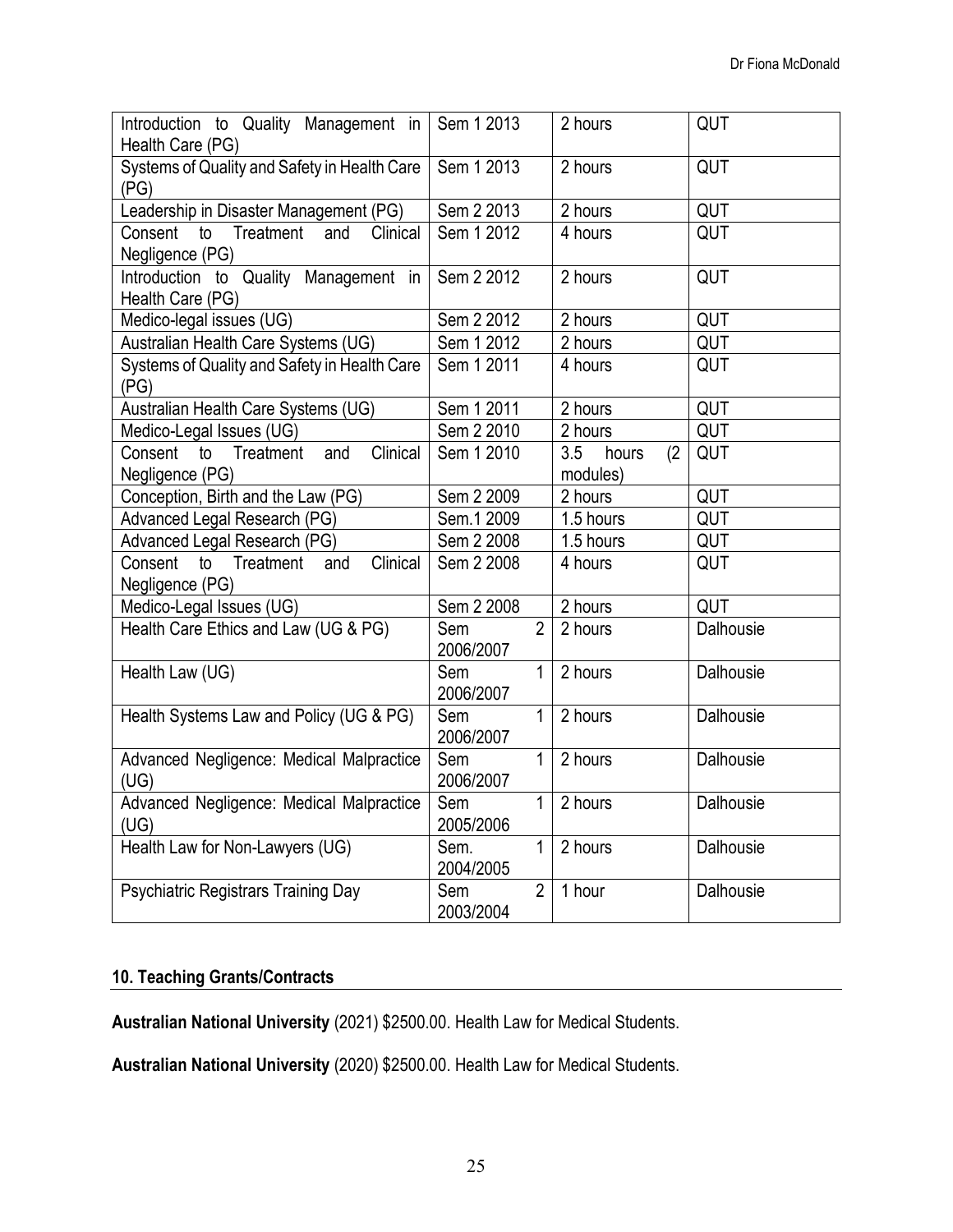**Queensland Genomics Health Alliance** (2017-2018) \$480,000. Establishment of MSc in Diagnostic Genomics at Queensland University of Technology and development of Continuing Education Material for Workforce Development. (L Griffiths, K North, M Young, L Carey, A Dixon-McIver, D Hansen, D Gorse, J McGaughran, C Patel, M Gattas, S Lakhani, M Galea, K Barlow-Stewart, S Metcalfe, F Cunningham, K Carpenter, M Fietz, B Chong, C McCarthy, S Moore, J Lind, V Tyrrell, M Brown, L Gordon, A Spurdle, A Patch, N Graves, B Bennett, **F McDonald,** P Leo, L Haupt, I McGowan, L Kassim, J Berkman, C Pollack and A McInerney-Leo).

**Prince Charles Hospital Foundation** (\$2950) Workshop: introduction to ethics and health care for psychiatric registrars. (F **McDonald**) Prince Charles Hospital 29 October 2016

**Faculty of Law Learning and Teaching Grant 2009-10** (\$5931.39) Improving learning outcomes for nursing students studying health law and ethics (S. Then, **F. McDonald,** L. Davies, J. Ramsbotham).

### **11. Higher Degree Research Supervision**

Completions:

| Year | Name                 | Thesis title                                                                        | Other                                                   | Role                    |
|------|----------------------|-------------------------------------------------------------------------------------|---------------------------------------------------------|-------------------------|
| 2022 | lan Pieper           | Relational Considerations of Adult                                                  | Law                                                     | Principal               |
|      |                      | Consent for Participation in Clinical                                               |                                                         | Supervisor              |
| 2021 |                      | Research                                                                            | Law                                                     |                         |
|      | Anthony<br>Wilkinson | Regulation or Litigation? Mitigating risk<br>in the use of medical devices: a       |                                                         | Principal<br>Supervisor |
|      |                      | comparative analysis of Australia/EU                                                |                                                         |                         |
|      |                      | and US medical device regulation                                                    |                                                         |                         |
| 2019 | Marion               | Measuring compliance of the new                                                     | Law (Executive<br>Dean,                                 | Associate               |
|      | <b>Byrne</b>         | mental health laws of Queensland and                                                | of<br>Faculty<br>Law,                                   | Supervisor              |
|      |                      | Victoria with treatment decision-making                                             | Outstanding thesis award                                |                         |
|      |                      | $12$ of<br>Article<br>the<br>rights<br>under<br>Convention on the Rights of Persons | 2019)                                                   |                         |
|      |                      | with Disabilities                                                                   |                                                         |                         |
| 2016 | Deanna               | Still waiting: is it time to empower                                                | Law                                                     | Principal               |
|      | Sedgwick             | patients with an enforceable right to                                               |                                                         | Supervisor              |
|      | Fincher              | timely elective surgery?                                                            |                                                         |                         |
| 2016 | <b>Sibasis</b>       | Intention to migrate to Australia: a                                                | <b>Public Health</b>                                    | Associate               |
|      | Hense                | mixed-method<br>of<br>Indian<br>study                                               |                                                         | Supervisor              |
|      |                      | physicians and nurses.                                                              |                                                         |                         |
| 2015 | Thi<br>Hoai<br>Thu   | The Governance of human resources in                                                | Public<br>Health<br>(Thesis<br>awarded a 2015 Executive | Associate               |
|      | Nguyen               | the Vietnamese healthcare system: A<br>critical analysis of maternity services.     | Dean, Faculty of Health                                 | Supervisor              |
|      |                      |                                                                                     | Commendation Award).                                    |                         |
| 2015 | Lisa Kruck           | A values analysis of attitudes towards                                              | Law                                                     | Principal               |
|      |                      | the use of law to prevent obesity: How                                              |                                                         | Supervisor              |
|      |                      | might these values inform public health                                             |                                                         |                         |
|      |                      | law theory and practice?                                                            |                                                         |                         |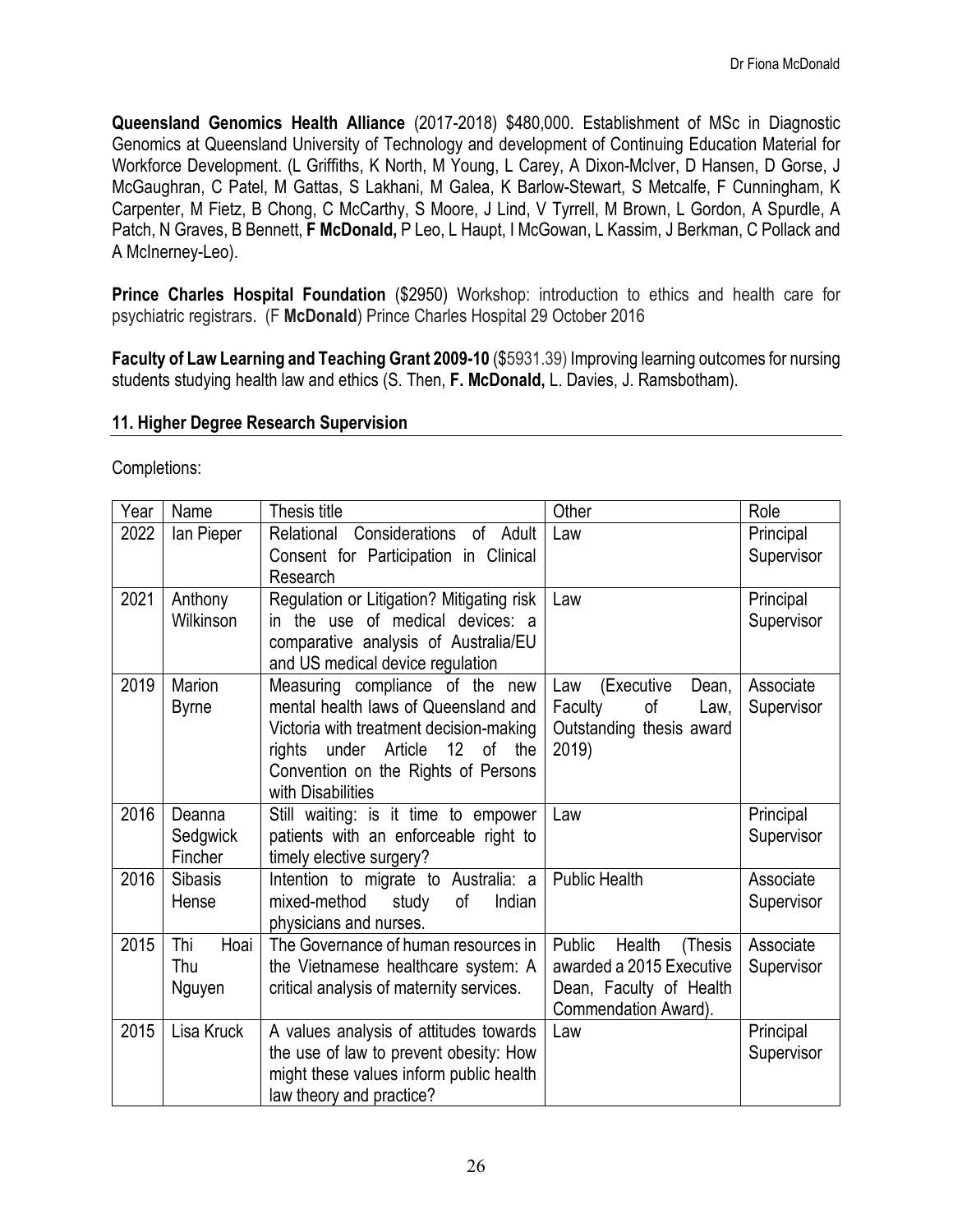Current students - PHD:

| Year | Name          | Title                                                   | Other        | Role                    |
|------|---------------|---------------------------------------------------------|--------------|-------------------------|
| 2022 | Anne<br>Walsh | Improving the regulation of research misconduct         | Law<br>(part | Principal<br>supervisor |
|      |               |                                                         | time)        |                         |
| 2022 | Michelle      | Bedside rationing: Reconciling surgeon's perceived      | Law          | Principal               |
|      | Gunn          | duties to the individual and community                  | (part        | supervisor              |
|      |               |                                                         | time)        |                         |
| 2022 | Antonia       | 3D Printing Meets Personalised Medicine: An Analysis of | Law (full    | Principal               |
|      | Horst         | the Regulatory Aspects of 3D Printed Personalised       | time)        | supervisor              |
|      |               | <b>Medical Products</b>                                 |              |                         |
|      |               | Under examination                                       |              |                         |

Masters of Philosophy (QUT)

| Year | Name      | Topic                                                    | Faculty | Role       |
|------|-----------|----------------------------------------------------------|---------|------------|
| 2021 | Scott     | Quarantine in the time of COVID. An expanded critique    | Law     | Principal  |
|      | Kitchener | of the legal context of quarantine in Queensland in 2020 |         | Supervisor |

Masters by coursework (QUT) research project supervisions:

| Year                         | Name                       | <b>Topic</b>                                                                         | Faculty |
|------------------------------|----------------------------|--------------------------------------------------------------------------------------|---------|
| Sum 2020/2021                | Peter Newman               | Accreditation of health services                                                     | Health  |
| Sem 1 2020                   | Kate<br>Rowan-<br>Robinson | Nurse workarounds                                                                    | Law     |
| Sem 2 2019                   | Margaret<br>Asinimbu       | Learning from Australia and New Zealand: Complaints<br>Processes in Papua New Guinea | Health  |
| Sem 2 2019                   | Csongor<br>Oltvolgyi       | Mandatory reporting of impaired doctors                                              | Law     |
| Sem 1 2019                   | Gregory Spinda             | Personal injury litigation and the National Disability<br>Insurance Scheme           | Law     |
| Sem 1 2018                   | Elizabeth<br>Stanford      | Mixed gender wards                                                                   | Health  |
| Sem 2 2018, 2017             | Gregory Spinda             | National Disability Insurance System (x2)                                            | Law     |
| 2017/2018<br>summer          | Kathleen Pisani            | Disaster management                                                                  | Health  |
| Sem 2 2017                   | Samantha<br>Wooding        | Nudging and obesity                                                                  | Law     |
| Sem 1 2017                   | Jordan Grell               | Reproductive choice                                                                  | Law     |
| Sem 1 2014                   | <b>Alison Phillis</b>      | Regulation of complementary medicine                                                 | Law     |
| Sem 1 2013                   | Don Buchanan               | Criminal negligence                                                                  | Law     |
| Sem 1 2013                   | Sarah Kilcoyne             | Regulation of speech pathology in Australia                                          | Law     |
| Sem 1 2011, sem<br>2 2 0 1 1 | Jayne Hewitt               | Regulation of medications (x2)                                                       | Law     |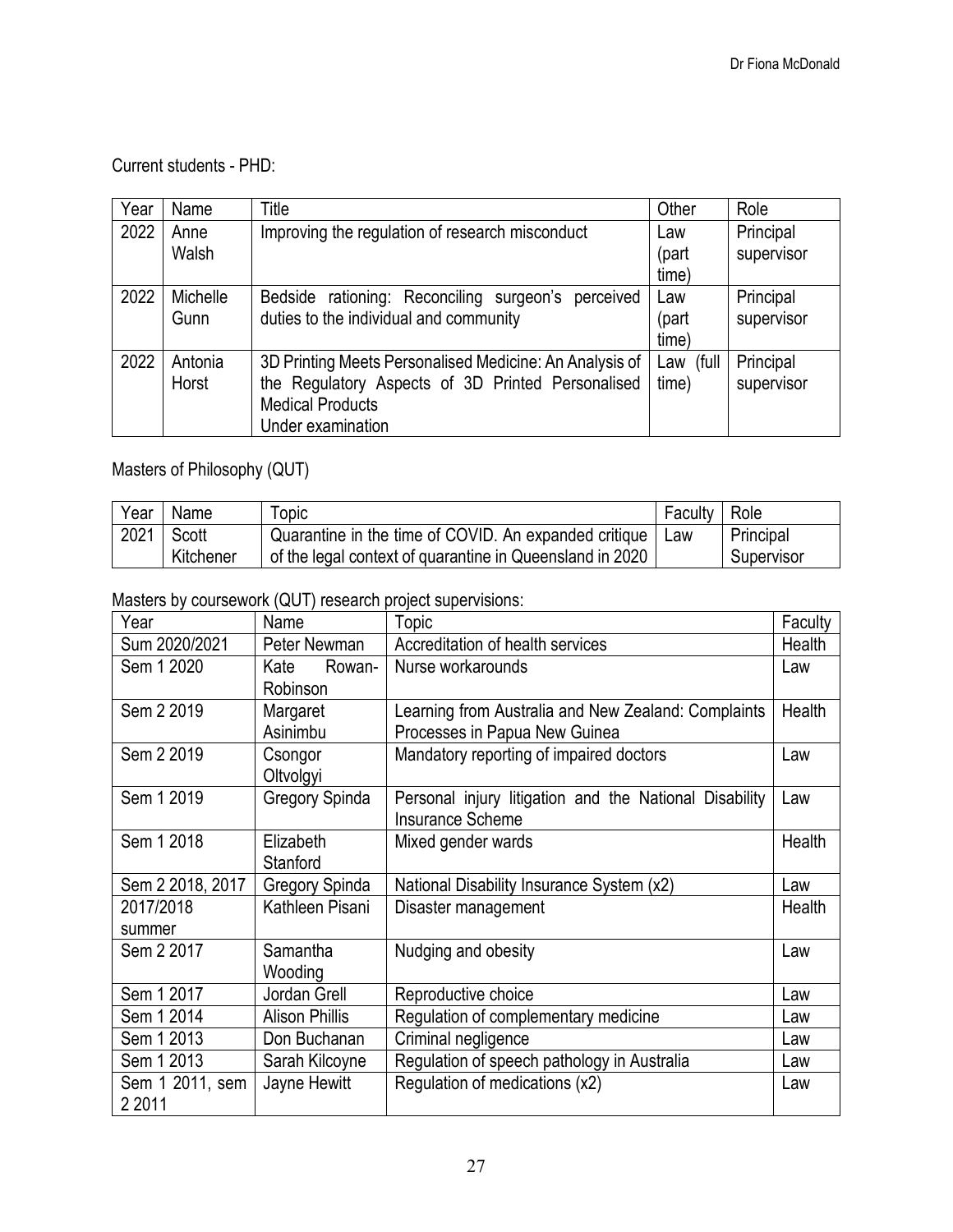Masters of Bioethics by coursework (Monash University) research project co-supervision:

• Helene Jacmon, semester 1 2016, Ethical issues around the regulation of private health insurance in Australia.

Undergraduate research supervisions:

- Cindy Tran, summer semester 2021/2022.
- Julia Haymes, semester 2 2017.
- Audette Smith, summer semester 2015/2016.

### **12. Service**

#### **University**

### Health Law

Co-Director of the Australian Centre for Health Law Research, QUT, September 2018 - .

#### Research ethics

Deputy Chair of QUT's University Human Research Ethics Committee (1 August 2019 – 31 December 2021, 1 Jan 2016 – 31 December 2018; February 2013 – July 2015).

Acting Chair of QUT's University Human Research Ethics Committee (2 Jan – 13 Jan, 6 Feb to 10 March 2017).

Chair of the Faculty of Law's Low and Negligible Risk Human Research Ethics Review Committee (January 2013 – July 2015).

Faculty of Law member of QUT's University Human Research Ethics Committee (July 2011 – 31 December 2021).

Faculty of Law Research Ethics Advisor (including membership of the Faculty of Law's Low and Negligible Risk Human Research Ethics Review Committee) (November 2010 – 31 December 2021).

Member of QUT's University Human Research Ethics Committee (Alternate) (November 2010-2011).

#### *Process development*

Developed and implemented the process for Faculty level review of low and negligible risk human research ethics applications in the Faculty of Law, Queensland University of Technology 2012-2013.

#### *Working groups*

Chair of the Working Group on Research into Illegal Activities - "Participants and Illegal Activities Guidance" 2015.

Member of the Working Group on Publicly Available Information – "Publicly Available Information Guidance" 2016.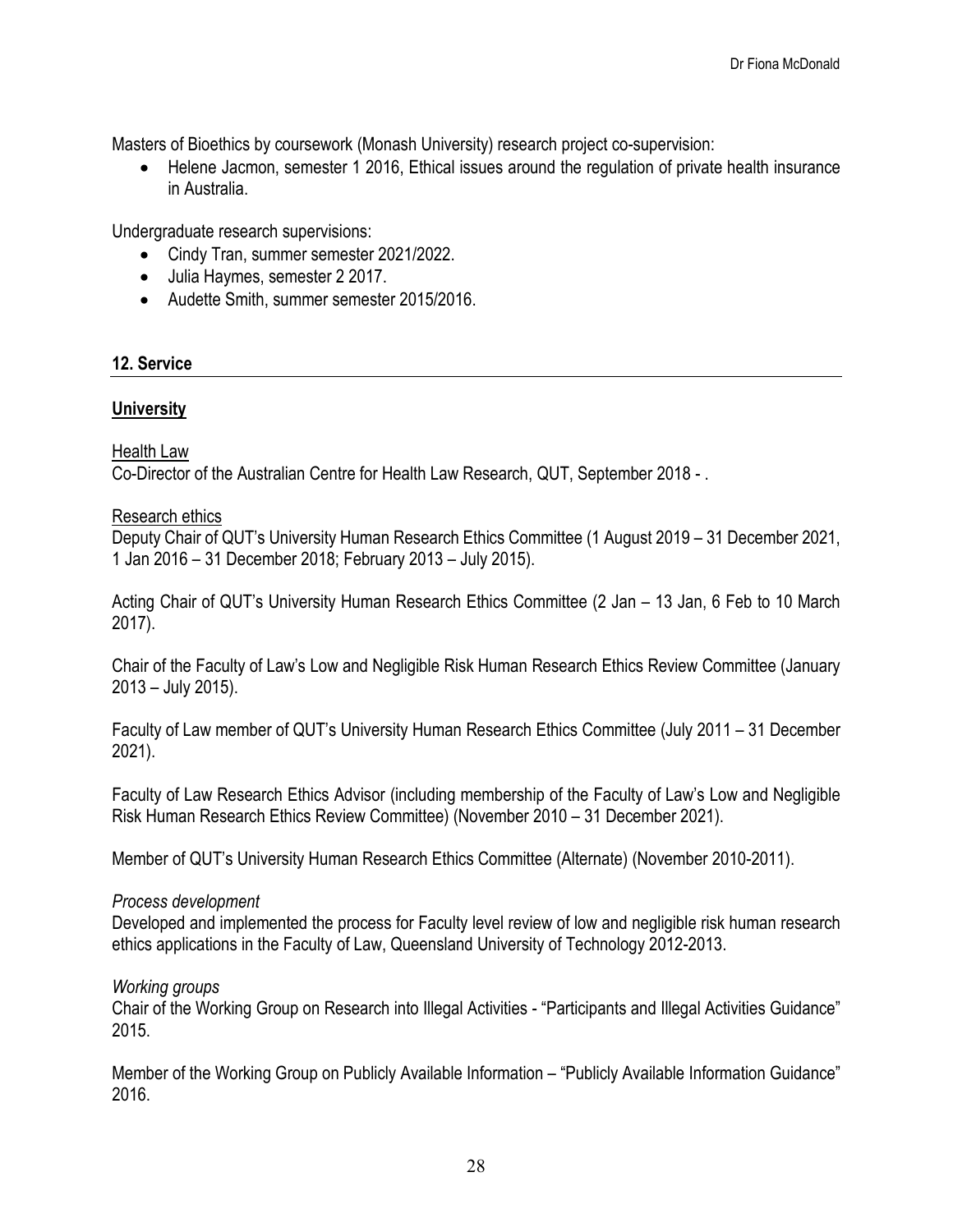Member of the Working Group on Biospecimens and Cell-line Research 2018-2019.

# **Research Committee – Faculty of Law**

| 2018 - 2020     | <b>Faculty of Law Research Committee</b>                                                                                                                                 |
|-----------------|--------------------------------------------------------------------------------------------------------------------------------------------------------------------------|
| $2012 - 2018$   | Research Advisory Committee, School of Law                                                                                                                               |
| 2009-2010       | Research Committee, Faculty of Law.                                                                                                                                      |
| <b>Other</b>    |                                                                                                                                                                          |
| 2014 - 2018     | Law editor - QUT Law Review                                                                                                                                              |
| 2013 - 2015     | Executive Member of QUT's Centre for Emergency and Disaster Management                                                                                                   |
| 2009-2010       | Law Executive Committee, Faculty of Law, Queensland University of Technology.                                                                                            |
| 2005-2006       | Strategic Planning Committee, Faculty of Law, Dalhousie University, Canada.                                                                                              |
| 2003-2004       | Graduate Studies Committee, Faculty of Law, Dalhousie University, Canada.                                                                                                |
| <b>Research</b> |                                                                                                                                                                          |
| 2020-2022       | Planning Committee, HREC Conferences, Brisbane, Australia.                                                                                                               |
| 2015            | Planning Committee, Articulating Standards Workshop, Technoscience and Regulation<br>Research Unit, Department of Paediatrics, Dalhousie University, 21-22 January 2016. |
| 2012            | Academic Committee for Australasian College of Health Service Management 2012<br>Conference.                                                                             |
| 2007 - 2012     | Healthgovernance Research Network, Australia.                                                                                                                            |
| 2005            | Abstracts Committee for the Canadian Bioethics Society 17 <sup>th</sup> Annual Conference, Halifax,<br>Canada.                                                           |

# **Examiner**

*PhD thesis* University of Technology Sydney, 2021 University of Sydney, 2019. Griffith University, 2018. Southern Cross University, 2018. University of the Sunshine Coast, 2018.